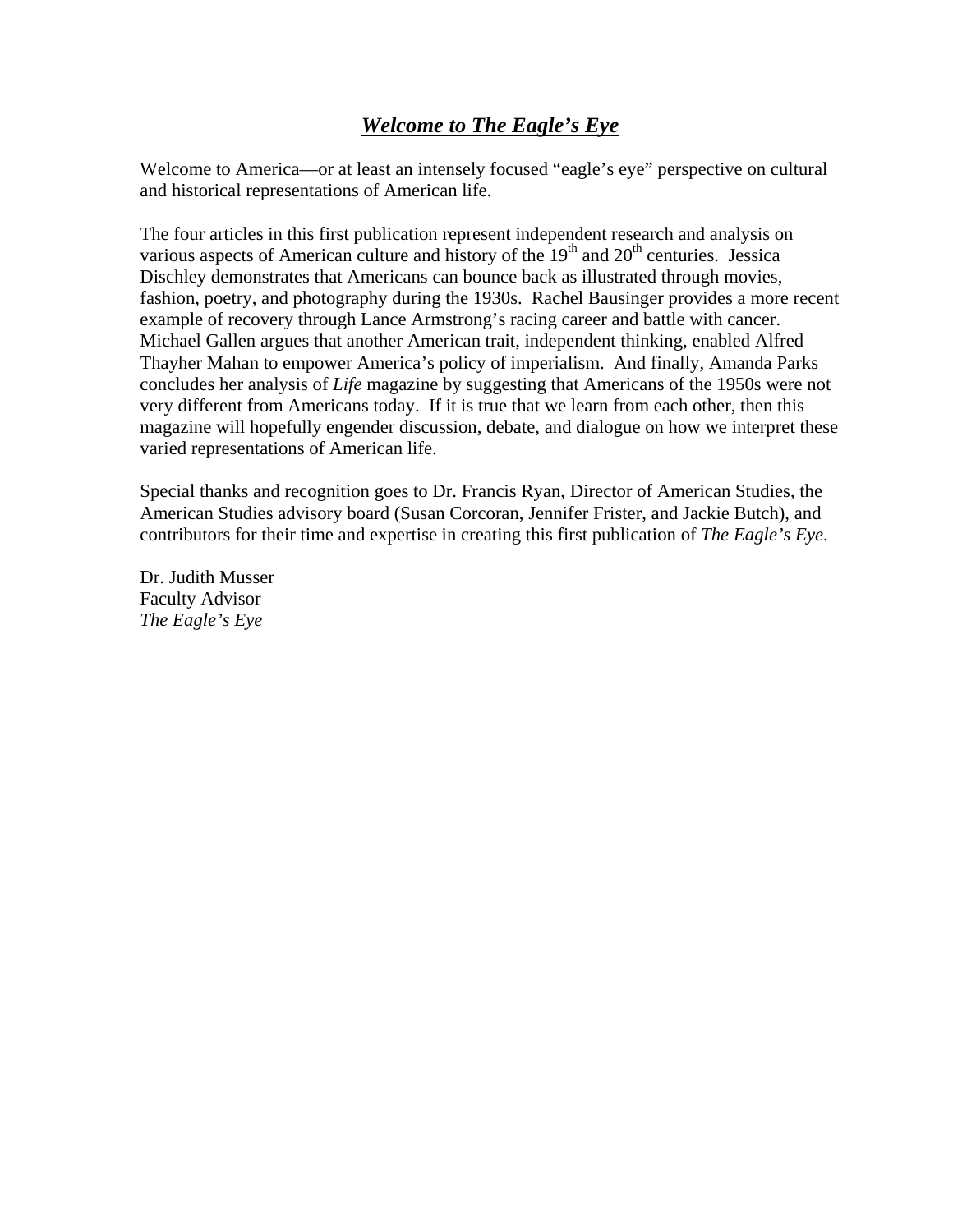# *Table of Contents*

|      | American Character in the 1930s<br>Jessica Dischley             |    |
|------|-----------------------------------------------------------------|----|
| II.  | Lance Armstrong: An American Athlete<br>Rachel A. Bausinger     | 10 |
| III. | Alfred Thayer Mahan: Strategy and Colonies<br>Michael P. Gallen | 13 |
| IV.  | Life Magazine: 1950<br>Amanda Parks                             | 20 |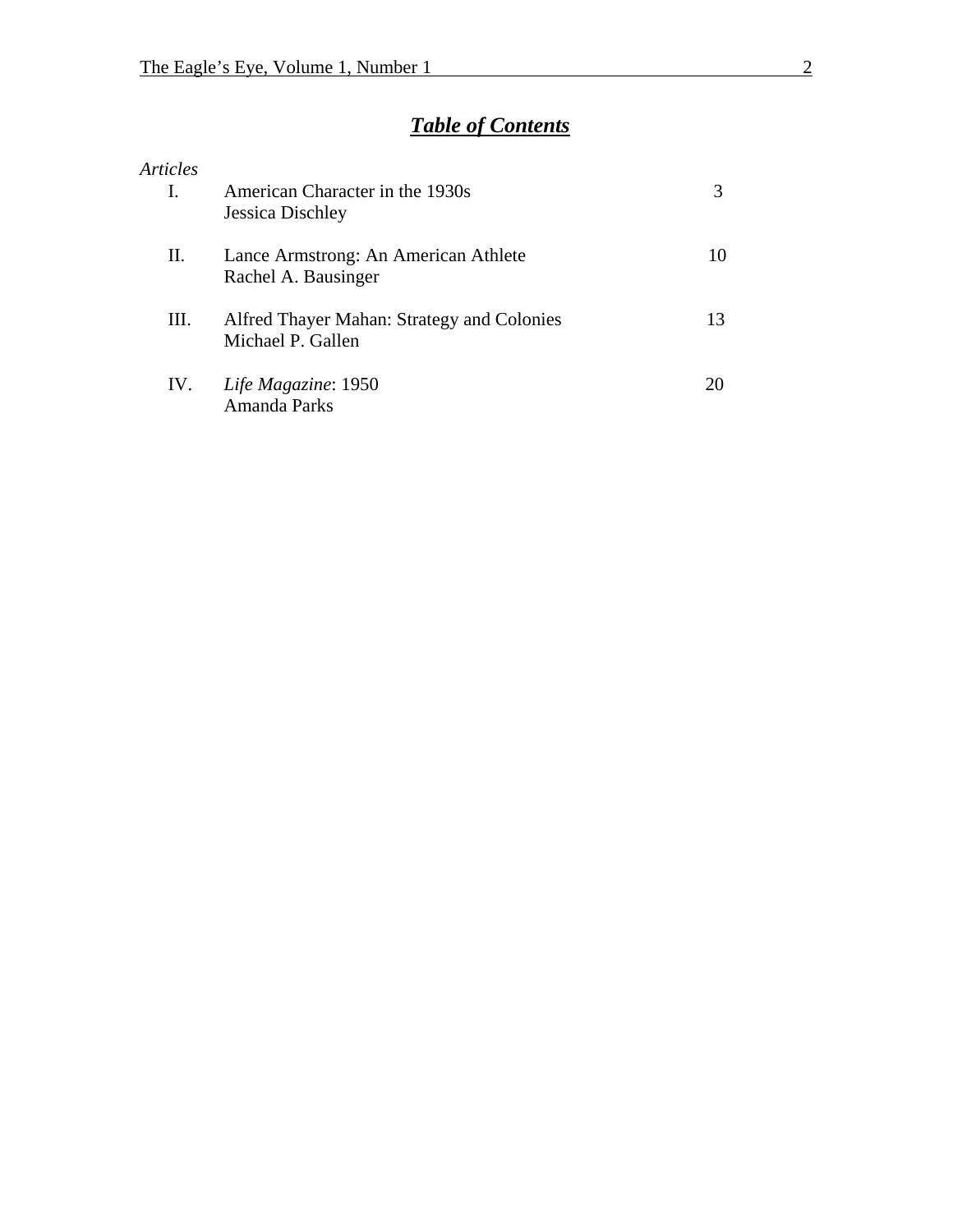**I** 

## American Character in the 1930s Jessica Dischley

Facing the aftermath of the Stock Market crash in October of 1929, along with the beginning of the Great Depression immediately thereafter, the American outlook toward the nation's recovery at the beginning of the 1930s was not a pleasant one. What was once a land of hope and optimism now appeared to be a land of desperation and misery. The American people were questioning principles like democracy, capitalism, and individualism, principles upon which they had previously based their entire lives. While some Americans believed in continuing various political and economic traditions into the new decade, others were strong advocates for complete change throughout the nation. Questions were being raised concerning family relationships, individual success, and American distinctiveness as a whole. Some individuals considered ideas of radical reconstruction for society, but at the same time worried about some liberties that might be lost. As citizens searched for feelings of nationalism and unity, they also sought out the acceptance of a wider, more diverse American culture. There existed a desire to move in more than one direction at the same time, "to have it both ways, to live with or resolve contradictions" (Cooney xiv) in various public and personal spheres. By examining the movies, fashion, poetry, and photography of this complex decade, these competing understandings and ideas can be notably distinguished.

At the turn of the decade, the movie business was experiencing severe transition and growth as silent motion pictures were being overrun by "talkies," motion pictures with voices and sounds. The booming business was quickly brought down, however, as the depression began to takes its toll. Of the 90 million people per week who attended the movies during 1930, one third had disappeared by 1933. Almost one third of the theaters had closed in these three years, admission prices had been lowered by a third in an attempt to attract individuals, and four of the eight large movie companies were in a state of failure. Fortunately, as an industry that tended to recover more quickly than older basic industries like steel and lumber, the movie business was able to get back on its feet by the second half of the thirties and weekly attendance rose once again to between 80 and 90 million viewers per week. In fact, twenty percent of the money that Americans spent toward recreational activities went toward the movies (Cooney 74). Moviemakers in the early 1930s exploited crime, sex, and political corruption in an attempt to lure audiences into theaters and it was during this time that the gangster movie was the popular genre. After much criticism and concern over the influence of movies from various sources, especially on children, the movie business began to generate milder plots and storylines that focused on hope rather than failure. Gangster movies, along with musicals and romantic comedies, were just a couple of the many categories of film in which contrasting values and styles could be found.

Leading examples of the gangster film sort included *Little Caesar* (1930), *The Public Enemy* (1931), and *Scarface* (1932). These types of films focused on individual gangsters who tended to be of a lower-class immigrant background and who were always driven by their desire for passion and wealth. In order to fit the standard pattern of the genre, the character had to achieve substantial success, but face ruin or death at the end of the movie. While many censors and conservative magazines were busy criticizing the problems created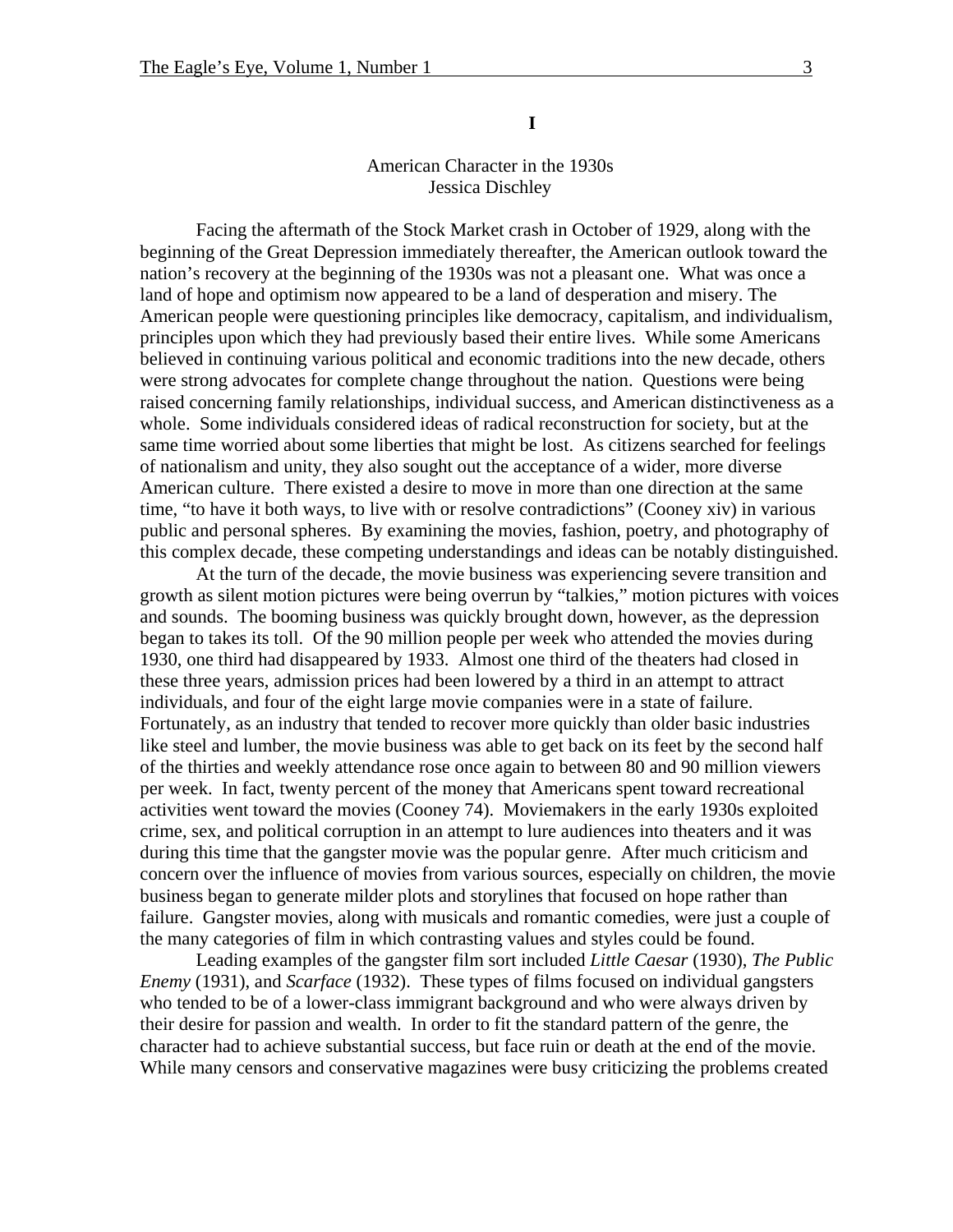by the films, movie audiences everywhere were flocking to theaters to watch more. Will Hays, president of the Motion Picture Producers and Distributors of America, suggested that while too much emphasis on gangsters was unfavorable, the 1932 annual report showed that films successfully taught "crime does not pay" (Cooney 77). In turn, Warner Brothers stated that publicity campaigns should emphasize the law more than the gangster and prologues which were attached to some films to remind viewers that the successful characters they were about to see were evil. Robert Warshow, a critic writing in 1948, suggested that the gangster movies represented the American imagination and the direction that the modern industrial world was traveling in. He brought about the idea of the emergence of the success myth: "all efforts to succeed involve aggression, every drive to stand out from the crowd leads to loneliness, and there is danger in being alone" (Cooney 78).

The tone of the film industry began to transform after 1933 as Franklin Roosevelt's New Deal changed the country's attitude toward the nation's recovery. Three of the most successful film musicals of the thirties appeared in 1933, *42nd Street*, *Gold Diggers of 1933*, and *Footlight Parade*. Each offered plenty of singing, dancing, and glittering distraction while also telling stories of people who were finally given a chance at success. In the last number of *Footlight Parade*, the dancers hold up flash cards of the NRA Blue Eagle and a smiling Roosevelt in reflection of the country's sense of hope and pride (Cooney 79). Movie audiences at this time, which consisted of primarily middle class, white adults between the ages of 14 and 45 (Balio 2), had no desire to see the unpleasantness and misery when they came to watch a film; therefore the film musicals full of glitz and glamour were immediately titled as highly enjoyable by moviegoers.

Not only were film musicals perfect for this desired diversion, but romantic comedies were ideal as well. Director Frank Capra's *It Happened One Night* (1934) is the story of the unlikely romantic pairing of a mismatched couple. A spoiled rich girl rebelling against her parents and a lower class, urban reporter find each other and create a modern tale with humorous sex appeal in which courtship and love triumph over class conflicts, socioeconomic differences, and verbal battles of intellect. Throughout the film, the power is distributed evenly between the two characters; Claudette Colbert's character possesses social power while Clark Gable's character becomes her manly protector. It might also be said that the gender roles are somewhat reversed while Colbert proves to be more practical than the man and Gable grows more sensitive than the woman (Kendall 42). The comical and satisfying storylines of the romantic comedies and the themes of hope, determination, and success in the film musicals of the mid 1930s provided for a better feeling than the disheartening gangster movies of the early thirties.

When reviewing fashion of the 1930s, there are two different aspects of the topic that must be examined: the daily wear of the average individual along with the effect of Hollywood film fashion upon societal fashion. Paris remained the fashion capital of the world throughout the thirties; however, French fashions were too high priced for most Americans. In response to the depression, dress designers throughout the nation implemented the values of simplicity and efficiency into the daily wear of the average citizen. They created copies of Parisian originals in order to offer elegance at a sensible price for the American woman (Layman 186). As compared to the flamboyant fashions of the previous decade, women's daytime fashion in the 1930s was a standard one. Rather than changing their look with each passing season, women wore a "simple print dress" made from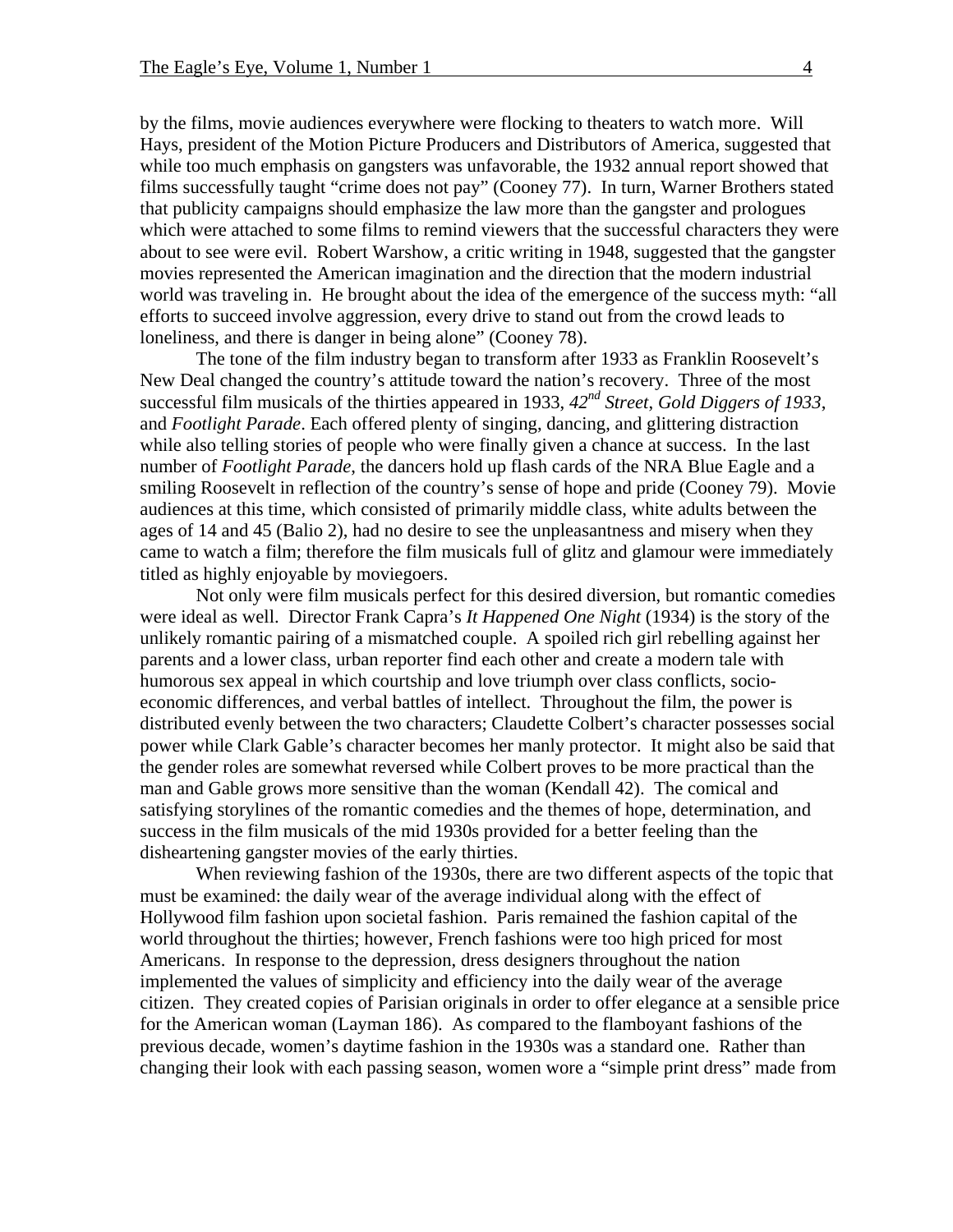synthetic material and accessorized it with costume jewelry, dramatic hats, gloves, and stylish handbags. The hats were often worn tilted forward over one eye and women's shoes of the decade now had lower heels, sturdy straps, and pointed toes. Not only did their clothing become more natural in the thirties, but also their makeup. At the end of the decade, shoulder padding was introduced to accentuate the narrow waistline and create a more stylized look (Layman 190).

In the beginning of the thirties, many of the men's daily styles of the previous decade simply carried over. Their suits continued to emphasize the chest with high-waisted jackets decorated with higher pockets and buttons and short, wide lapels. As in the twenties, pants were wide, pleated, and high-waisted as well. The hairstyle of previous decades even carried on into the thirties; men still wore "finger waves" in their hair. A little variety was introduced, however, with the creation of the modern "two-piece suit" that replaced the traditional vest with a V-necked sweater or sweater vest. As women's daily wear became more stylized at the end of the decade, so did men's. Lapels became wider, shoulder pads were added to give a square appearance, and suits became narrower. Many men of the late 1930s rejected the idea of parting their hair and instead began to prefer the brushed-back look (Layman 190).

While reviewing the daily wear of average men and women along with popular Hollywood films of the decade, Hollywood's influence upon the fashion economy of the 1930s can be seen upon close examination. For example, when Clarke Gable revealed that he wore no undershirt as he undressed in the aforementioned movie *It Happened One Night*, men's underwear sales experienced a steep drop (Cooney 83). The fact that the hair color of the decade for women was "platinum blonde" is also a definitive sign of Hollywood's impact upon style. In order to capture the movie lights and accentuate their "oyster and cream colors favored in evening wear" (Mulvey 91), actresses like Jean Harlow possessed this sleek, sculptured blonde hair. Upon her heavy influence, women throughout the nation filled beauty parlors with the desire to have the same lustrous look. Since Hollywood executives began to notice the strict influence that the industry held upon society, they imposed limitations on costume design that led designers to reveal less skin in their enchanting fashions. Evening clothes were often made with a bare back, "the bare back achieving a sexy look without being too controversial or showing too much cleavage" (Mulvey 88). With the previously mentioned important role that movies played in the society of the 1930s, it is no wonder that the films had an extreme amount of influence over their viewers.

While movies were sometimes seen as an attempt to draw society away from the nation's grief and certain fashion trends were the result of the economic downfall, many forms of literature throughout the 1930s *directly discussed* the prevalent themes of economic justice and political change. The examination of poetry gives a deeper, more unique insight into each author's personal values and feelings during this difficult time in the nation's history. Rather than a means of promoting their own personal status, many poets of the decade saw their work as a major part of their relationship with the world, a way of getting involved in history, and a way of altering the values in the United States (Nelson 41). The "worker's correspondence" poem, the most prominent type of poetry in the thirties, most clearly demonstrates the importance of authorship and originality at this time. Some workers wrote original poems and called them "worker's correspondence," while others clearly edited letters to turn them into poems. Michael Gold and Joseph Freeman are two recognized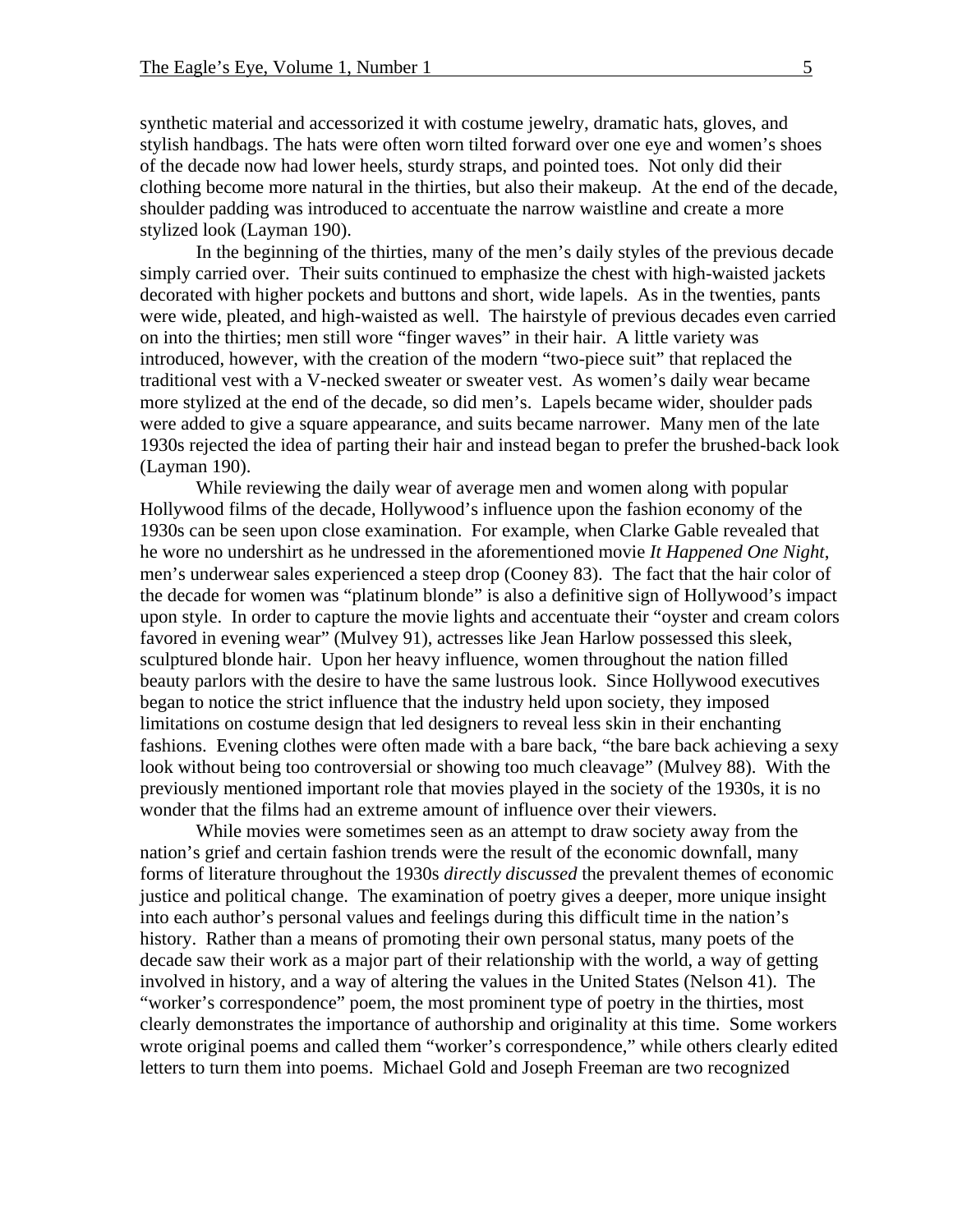individuals of this form of poetry who wrote as a form of political action rather than as means for personal advancement.

In his "Examples of Worker Correspondence," Michael Gold includes four letters from Alabama, Indiana, Ohio, and Michigan that discuss harsh times such as a funeral for a child who died of hunger, the world's poverty, and a Native American who has fought a "Ku Kluxer" and is awaiting his sentence in jail. Throughout his short poems, however, there are not just simple societal and personal problems, but federal and political ideas as well such as Communism and the American Legion. Joseph Freeman revolves his ideas in "Four Poems" more directly around the results of the Depression on society along with the hope of creating a new, better nation.

In poem 3 (47), he discusses the seemingly happy and youthful faces and eyes of society that in reality are growing old because of the many sites they have been exposed to and have had to accept as the harsh reality of the times. Freeman, however, calls in his next poem for humanity to "build new cities, a new world, ringing with the clear voices of new men" in order to diminish "the struggle of nations, classes, factions, individuals; hands that come empty into the world and leave empty" (48). These personalized poems of Gold and Freeman are just two of the many representations of some views of society in regards to the economic and social situations of the nation during the 1930s. Each poet presents upsetting situations, but also displays a desire for recovery and in turn stirs up feelings of hope for recuperation and stability in the reader.

Along with poetry, photography was also used as a means to display the harsh realities of the Great Depression to American society. In 1935, Franklin Delano Roosevelt created the Resettlement Administration (RSA) to "aid the poor, rural Americans who were uprooted from their tenant farms during the depression and forced to move to urban areas and find jobs" (Hirsch 284). In an attempt to show the urban American a desperate situation and acquire support for new, upcoming federal programs, one staff member's job was to form a group of various photographers who could take poignant photographs to showcase the agency's effort and American rural life. Roy E. Stryker, the individual responsible for carrying out the mission, hired brilliant photographers like Walker Evans, Dorothea Lange, Marion Post Wolcott, and many others. Intending for the pictures to dramatize real subjects in their actual settings and link them to specific cultural messages, Stryker planned for the photographs to aim at the middle class people who were most likely unaware of the true lower class situations. He wanted the photographs to remain positive and to show rural people working in an attempt to improve their predicament. In trying to give a sense of cooperation and social equality and stressing the idea that these were good people having to experience difficult times, the camera angles and distance of the photos tended to follow the normal eye-level standards (Hirsh 286). By simply examining the work of one of the many influential photographers who assisted with the development and expansion of Roosevelt's new program, the reality of the true 1930s lower class life can be observed.

Her social consciousness being awakened during the Great Depression, Dorothea Lange's (1895-1960) impressive contribution to the Farm Security Administration (FSA, officially organized after the RSA was transferred into the Department of Agriculture (Hirsh 286)) consists of emotional, compelling photographs that focus on American individualism. Human subjects had always been most significant to Lange, and they continued to demand her full attention in the 1930s as she created visual images that spoke to the viewer's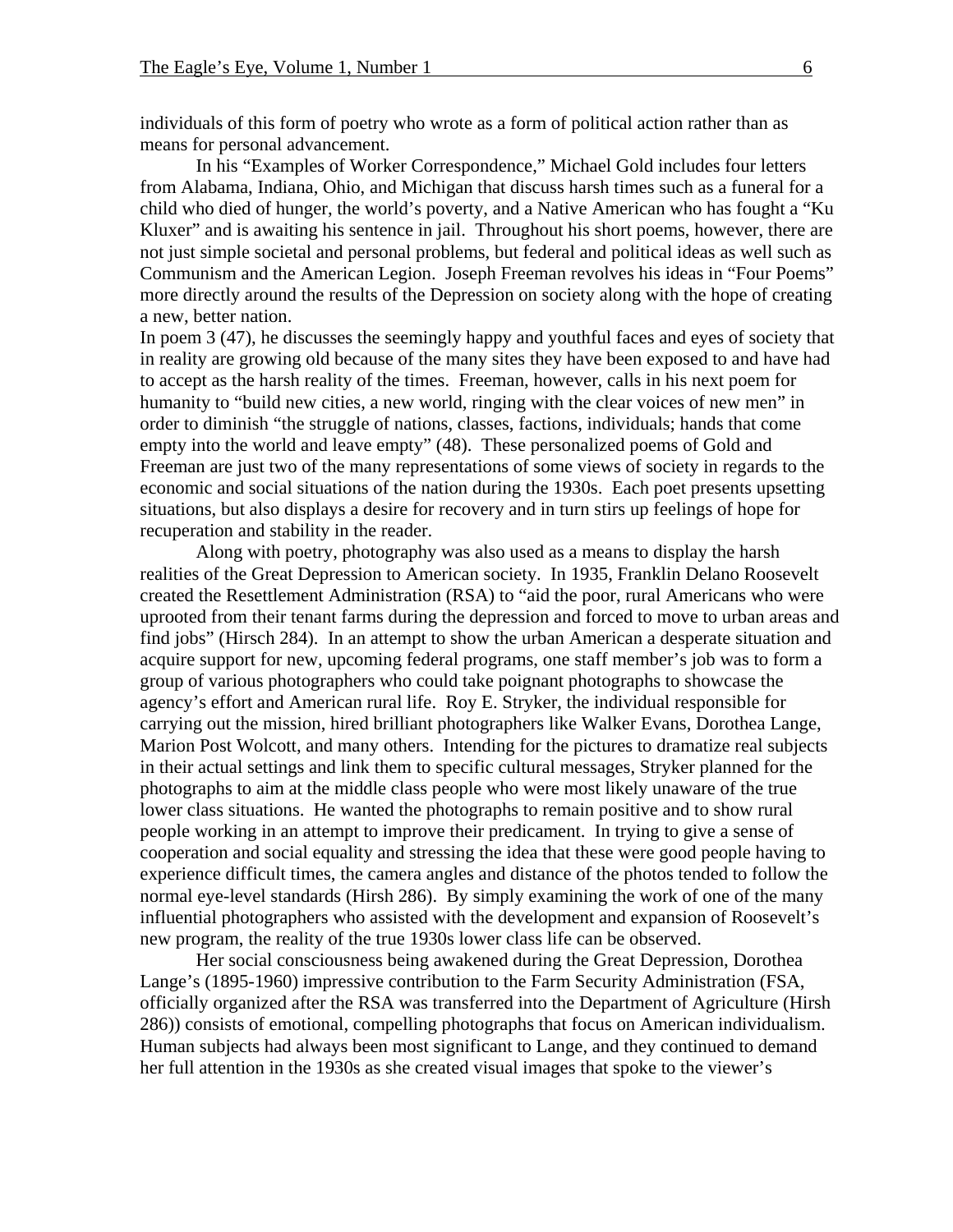conscience. One of Lange's most infamous photographs of the decade that most assuredly aroused pity for and suggested the reality of the lower class came to be an icon of the worst Depression years. *White Angel Breadline, San Francisco, 1933* captures the image of an individual man with an unshaven face and ragged hat waiting in line for bread, but who seems to be set apart from the rest of the crowd. His eyes are hidden under the brim of his hat; however, his mouth and jaw seem to emit a sense of misery. As he represents the numerous poverty-stricken Americans of the early thirties who were voiceless and helpless, the man stands back as the men with cleaner hats and coats push to the front of the breadline (McEuen 93-94). Lange's message in this portrait is one of desperation and it set the stage for her other works of the 1930s, including the infamous *Migrant Mother, Nipomo, Cal.* (1936) and *May Day Demonstration, San Francisco* (1934).

As seen throughout the movies, fashion, poetry, and photography of the 1930s, there were most definitely transforming understandings of American character and value as the decade progressed. First, through reviewing the early 1930s gangster films and the mid and later 1930s filmed musicals and romantic comedies, the shift of focus from violence and personal destruction to success and pride for one's country can be noted. The gangster films most likely tended to revolve around dismal storylines since the Depression had just begun, while the films during and after the middle of the decade introduced feelings of hope and happiness. As previously stated, Theodore Roosevelt's New Deal was responsible for this sudden sense of nationalism and hope among American citizens. The need for an escape from the harsh realities of the struggling nation led to increased attendance in movie theaters. Although the public was aware of what was going on in the world, they tended not to want to have it reiterated to them while they were enjoying their leisure time.

In the area of 1930s fashion, there was also a sort of shift in values and desires. While the economic setback of the nation led to plain and thrifty styles, the need for an amplified sort of fashion developed in both men and women and toward the end of the decade newer styles began to be introduced. The fashions of the first half of the decade reflected the American's resourcefulness of utilizing one simple outfit, but varying its style with accessories of all sorts. As this simplified sense of fashion led to uniformity, Americans began to desire a new, individualized style and this is when fashion began to make some changes. Hollywood's influence on fashion was neither direct nor subtle; it simply was what worked well with the stars and fashion society basically picked up on the unique styles. While most women were unable to afford any of the attire of famous actresses and models, the desire to continue admiring their outfits is what led many women to the movie theaters each week. Not only did the humorous movie plots keep American minds off of the grim circumstances of the nation, but the styles and fashions of the starts did as well.

Poetry and photography, on the other hand, acted as an eye-opener to the gloomy situation of the nation throughout the thirties. With poems filled with depressing and realistic situations and photographs showing poor, miserable immigrant workers, these two aspects of the decade served as the truth to the reality to those who were unaware or simply unwilling to pay attention. Poets like Joseph Freeman and photographers like Dorothea Lange can take the credit for looking at the other side of the decade that was sometimes hidden by such aspects as glamorous and deceiving movies. These two individuals focused their work on the lower class, and middle class individuals as well, who were directly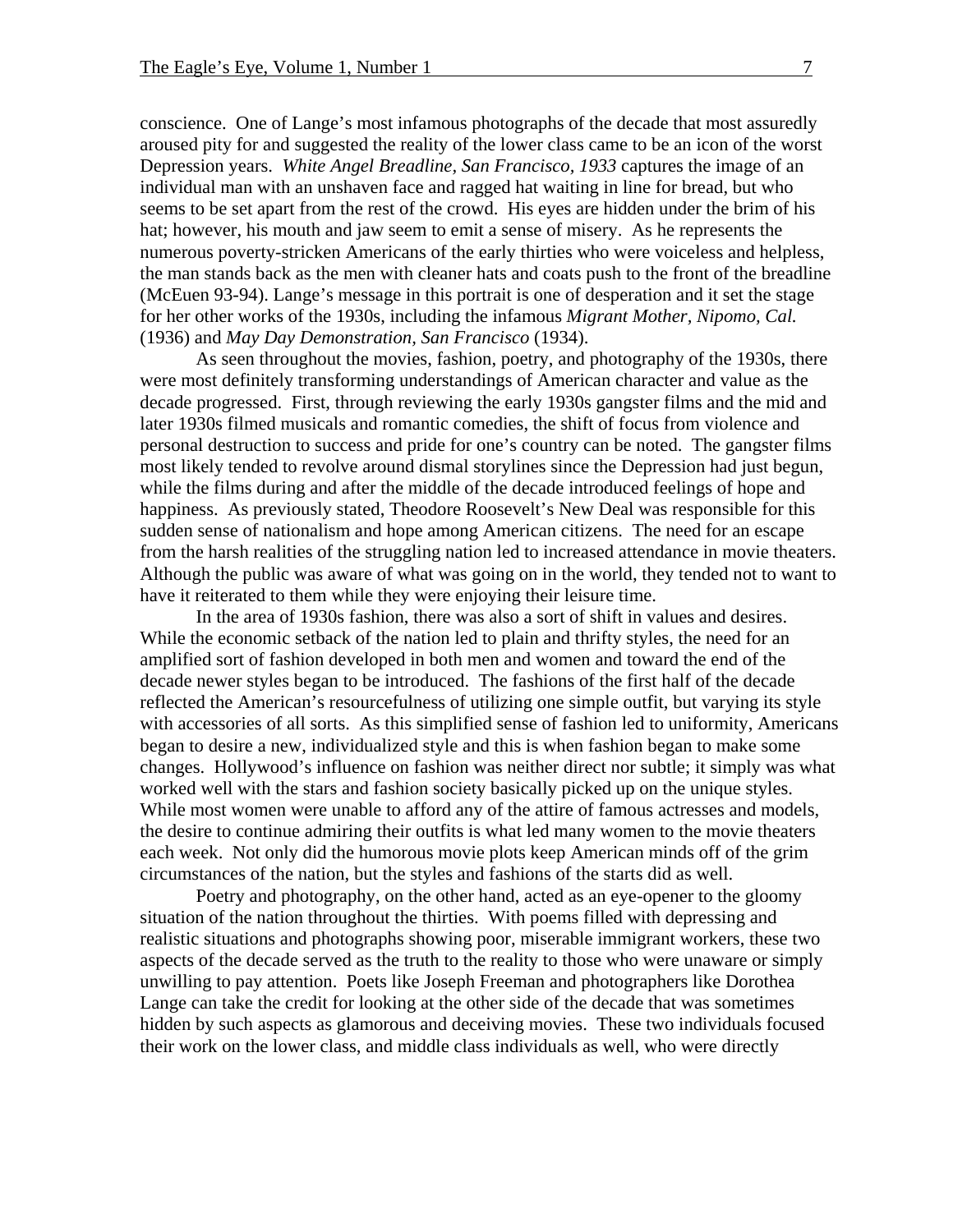affected by the Great Depression. They regarded them to be on the same level and recognized them for the struggles and hardships they had been forced to endure.

Throughout examination of the 1930s, especially its movies, fashion, poetry, and photography, there hardly seems to be a clear distinction between male and female roles in society. The opportunities available to each gender appear to be equal, while it is the nationality aspect that seemed to be the deciding factor in opportunity for advancement. Actors of various nationalities tended not to appear too much on the Hollywood movie screen, most likely because the Civil Rights movement did not occur until later on that century. In reviewing the four mentioned aspects of the 1930s, various American values and characteristics, dating back to Benjamin Franklin, Charles Wilson Peale, and Noah Webster, of frugality, individuality and uniqueness, and national pride can be seen. One of the most relative topics to the Americans of the 1930s is Frederick Jackson Turner's thesis in which he proclaims that Americans have the ability to bounce back from things. As seen at the end of the decade, these Americans remained as strong as possible throughout the Great Depression and in the end were able to bounce back to a somewhat better life with the creation of new relief programs and a continued sense of hope.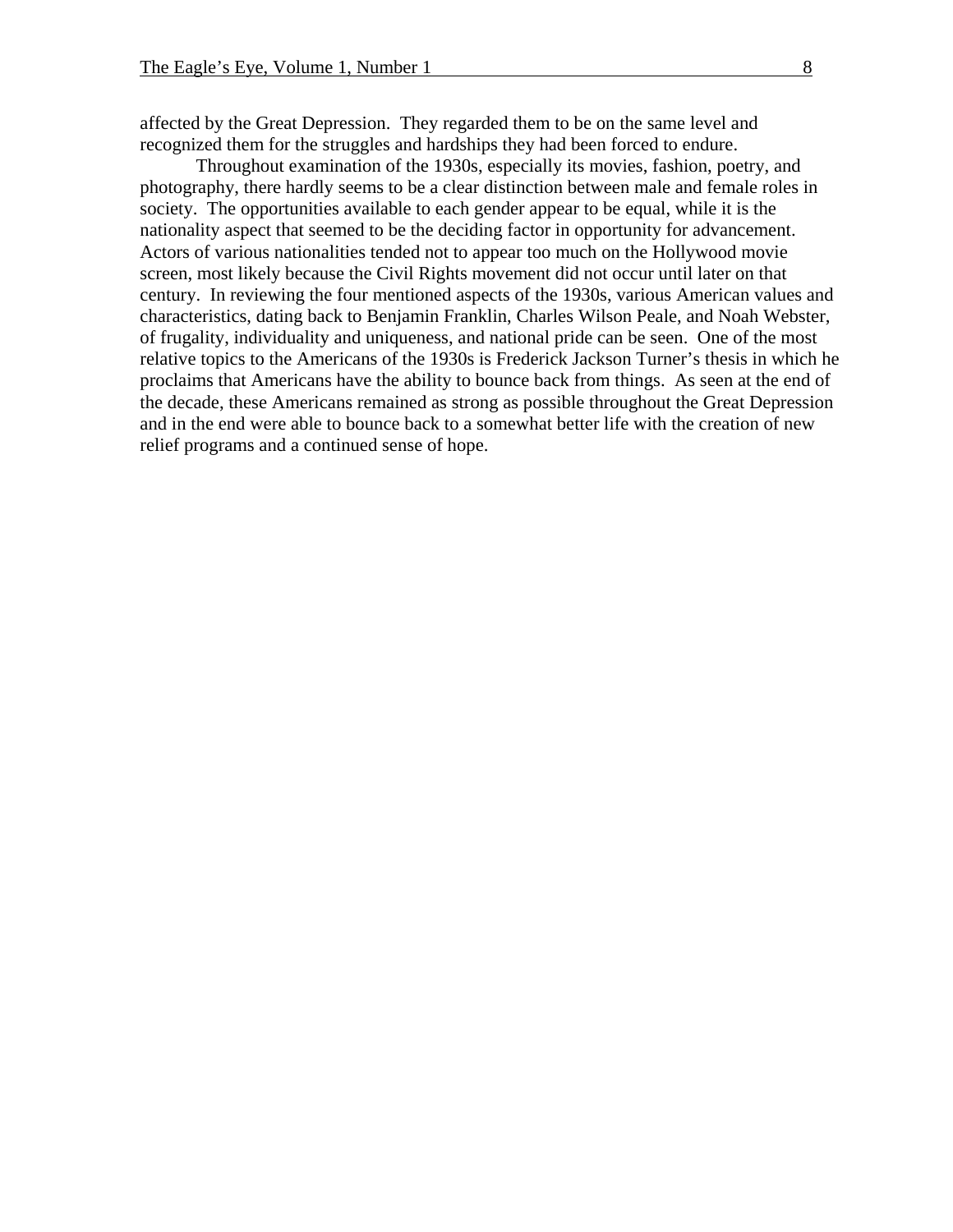#### Works Cited

- Balio, Tino. History of the American Cinema vol. 5; Grand Design: Hollywood as a Modern Business Enterprise, 1930-1939. New York: Maxwell Macmillan International, 1993.
- Conney, Terry A. Balancing Acts: American Thought and Culture in the 1930s. New York: Twayne Publishers, 1995.
- Freeman, Joseph. "Four Poems." Social Poetry of the 1930s: A Selection. Eds. Jack Salzman and Leo Zanderer. New York: Burt Franklin & Co., Inc., 1978. 46-48.
- Gold, Michael. "Examples of Worker's Correspondence." Social Poetry of the 1930s: A Selection. Eds. Jack Salzman and Leo Zanderer. New York: Burt Franklin & Co., Inc., 1978. 87-88.
- Hirsh, Robert. Seizing the Lights: A History of Photography. Boston: McGraw-Hill Co., Inc., 2000.
- Kendall, Elizabeth. The Runaway Bride: Hollywood Romantic Comedy of the 1930s. New York: Alfred A. Knopf, Inc., 1990.

Layman, Richard, Victor, ed. American Decades: 1930-1939. Detroit: Gale Research, 1994.

- McEuen, Melissa A. Seeing America: Women Photographers Between the Wars. Lexington: The University Press of Kentucky, 2000.
- Mulvey, Kate, and Melissa Richards. Decades of Beauty: The Changing Image of Women (1890s-1990s). New York: Reed Consumer Books Limited, 1998.

Nelson, Cary. "Poetry Chorus: Dialogic Politics in 1930s Poetry." Radical Revisions: Rereading 1930s Culture. Ed. Bill Mullen and Sherry Linkon. Chicago: University of Illinois Press, 1996. 29-59.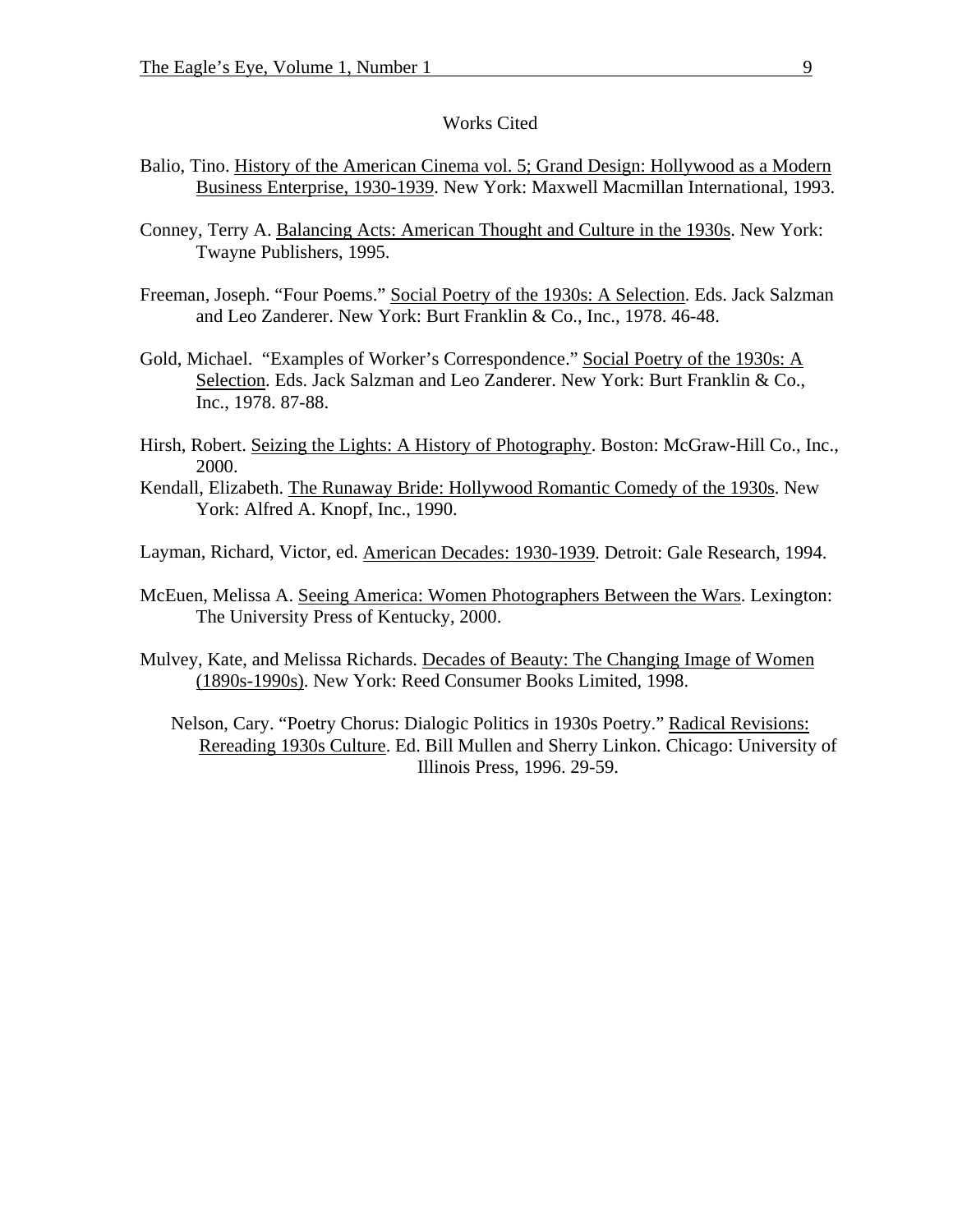#### **II**

## Lance Armstrong: The American Athlete Rachel Bausinger

An athlete is the epitome of self-determination and dedication. On the field, bike, or ice, an athlete must overcome all obstacles physically and mentally to stand out above the rest. Lance Armstrong, American pro-cyclist, showcases these qualities in his autobiography, It's Not About the Bike: My Journey Back to Life. However, as one finds out, he is not talking about the difficulty in reaching success through his sport. It is his miraculous recovery from cancer that leads any reader to believe that he is the ultimate American athlete based on his significant dedication to never give up in his fight for survival. Through his style as an athlete, his comeback, and overall philosophy to life, Lance Armstrong exemplifies the American character in more ways than one.

Armstrong's autobiography is a play-by-play account of his life up until the present day. He offers his past of the under-privileged son of a teenage mother who raises him with the philosophy to never give up in any task he endeavors. His first shot at cycling was a triathlon he participated in during high school that allowed him to first see his immense capabilities as a cyclist. As time progressed, so did his cycling abilities. At the end of 1995, Lance Armstrong was the #1 ranked cyclist in the world. However, within the next year, he was also suddenly diagnosed with testicular cancer in its third stage. This shocking discovery put him back a year in training, and many more years in competitive racing. After grueling months of extensive surgery and chemotherapy, Armstrong astoundingly recovered from a less than 5% chance of survival. Although he recovered from this dismal disease, it took him three years to finally get back into shape to the point where he was successful in winning a race. Today, Armstrong has won five Tour de Frances and multiple races across the world.

 As the beginning of the autobiography reads, one can get a sense that Lance Armstrong is certainly an American athlete. From the start, his mother has engraved in him the idea that his own efforts would be rewarded if he tried hard enough. He says, "My mother told me, 'Look, Lance if you're going to get anywhere, you're going to have to do it yourself, because no one is going to do it for you.'" (Armstrong 29). Just as many Americans are individuals who work from the bottom up, Armstrong was no different. He was an individual at heart, which is most likely why he excelled in cycling. Furthermore, cycling is not considered a popular sport; and, if one knows anything about cycling, they know that those who do cycle are not your average person. Lance quotes, "Still, I felt shunned at times. I was the guy who did weird sports and who didn't wear the right labels...It was total conformity, and everything I was against" (Armstrong 33).

As Lance began his professional career as a cyclist, his American spirit endured even more. His dedication at becoming the best showcases what it means to be an American. He says, "I want to be the best rider there is. I want to go to Europe and be a pro. I don't want to just be good at it; I want to be the best" (Armstrong 49). This attitude remained his driving force to compete at a level that defied any other American's attempt at cycling. However, due to his American competitiveness, he managed to receive some criticism for it. Even Armstrong himself admits cycling is not the all-American sport. He humorously adds, "An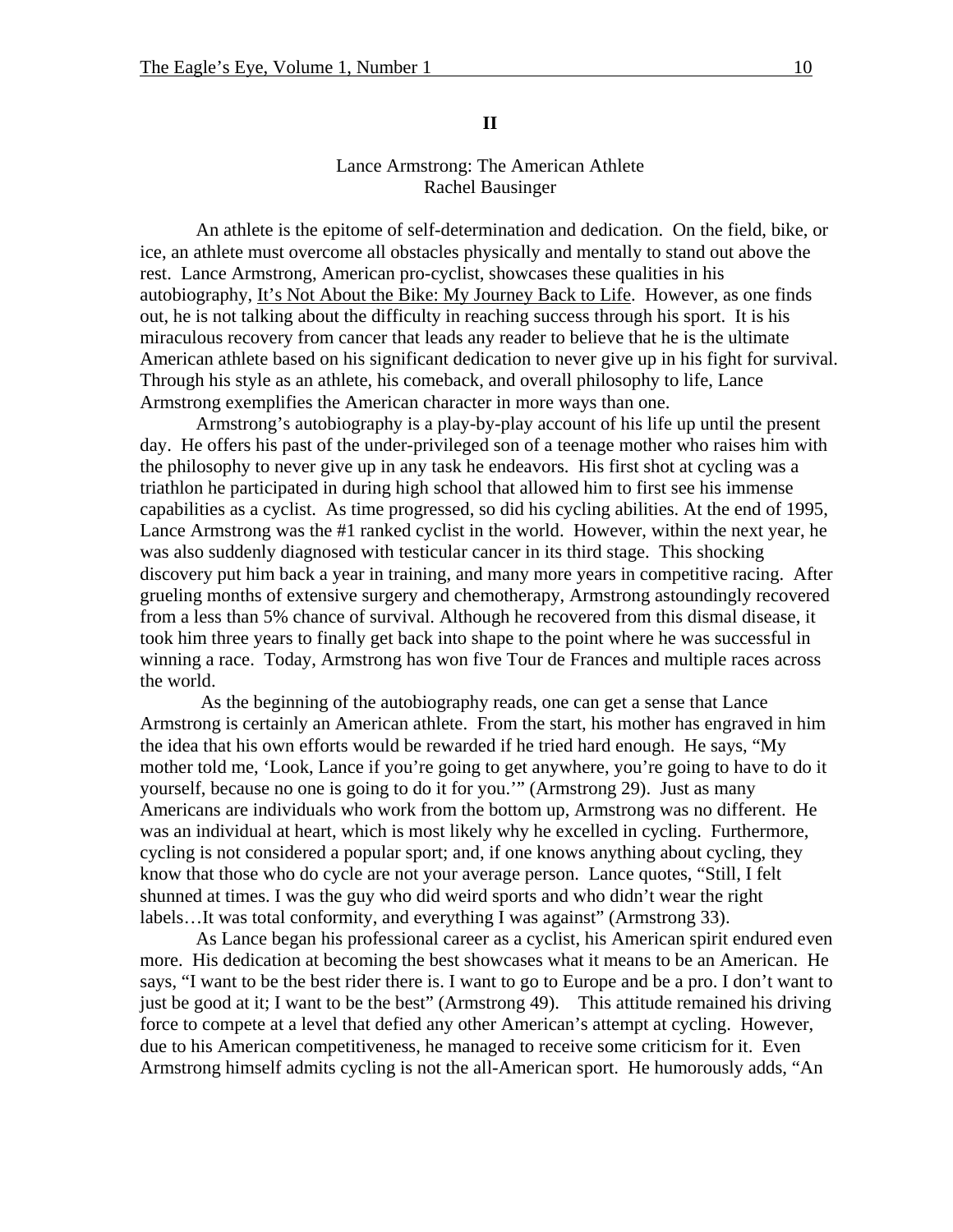American in cycling was comparable to a French baseball team in the World Series" (Armstrong 51). In addition, cycling was not exactly the sport to show emotion and competition according to Armstrong. He says, "There was a big difference between the discreet jockeying of European cycling, and the swaggering, trash-talking American idea of competition I was reared with" (Armstrong 51). Armstrong was not prepared for the disapproval of his aggressive nature he held with opponents and racing officials. He admits that he held no respect for other racers, and he tried his hardest despite the downfall of others. This mindset is yet another quality that capitalistic America holds today.

On top of his qualities and style in cycling, his comeback from cancer proved to be one that will go down in history. After getting over the fact that he might never race again, Armstrong managed to pull through an intense year of recovery from cancer. However, it was his qualities as an athlete and more importantly an American that helped him to survive. He used his dedication as a cyclist in the same ways to overcome cancer. He took the toughest route of chemotherapy. Once he began treatment, he remained focused on the goal to live. He devotes an entire chapter on his methods of overcoming cancer. He opens the chapter with, "When something climbs straight into your mind, that's way personal. I decided to get personal right back, and I began to talk to it, engaging in an inner conversation with cancer" (Armstrong 97). This methodology proved successful in that he could talk it down, mirroring his attempts at belittling opponents when racing. He referred to chemo as "The Bastard," which he equated to his enemy or challenge. Even though it took him months to fully train in a competitive manner, Armstrong went on casual rides following his chemotherapy treatment. Although many questioned his poor decision at returning to the bike so soon, he said, "But now I knew exactly why I was riding: if I could continue to pedal a bike, somehow I wouldn't be so sick" (Armstrong 86). Everything in cancer was equated to racing a bike. Just as racing was competitive, so was cancer. Just as racing was fast, so was his recovery. This progressive attitude also holds true for Americans. Americans must not back down because if they do, then they fail. If it was not for his inherent American and athletic spirit, Lance Armstrong might not have survived this great disease that tends to take more then it survives.

Perhaps the greatest lesson of all that any reader will receive from this autobiography is the philosophy behind Lance Armstrong's life. Not only is this the most intriguing aspect of his autobiography, but also it is also the most moving. This philosophy is what gets readers. Lance Armstrong titles the book, It's Not About the Bike for a reason. Although he is this famous cyclist who happens to be the first American to win the Tour de France on an American bike, it is not what defines him as a person. Cycling might motivate him, but it does not make him who he is. This idea is more prevalent following his recovery from cancer. Cancer most likely forces people to consider their life because they are faced with the issue of survival. Lance quotes, "I had a new sense of purpose, and it had nothing to do with my recognition and exploits on the bike. Some people won't understand this, but I no longer felt that it was my role in life to be a cyclist" (Armstrong 151). Armstrong realized in his recovery that it was not about racing that defined him as a person, but it is the inner self that is what matters in the end. As he slowly made his way back to racing, he comments on a journey during a ride, "As I continued upward, I saw my life as a whole. I saw the pattern and the privilege of it, and the purpose of it, too. It was simply this: I was meant for a long, hard climb" (Armstrong 197). Although Armstrong has achieved prominence in his life, he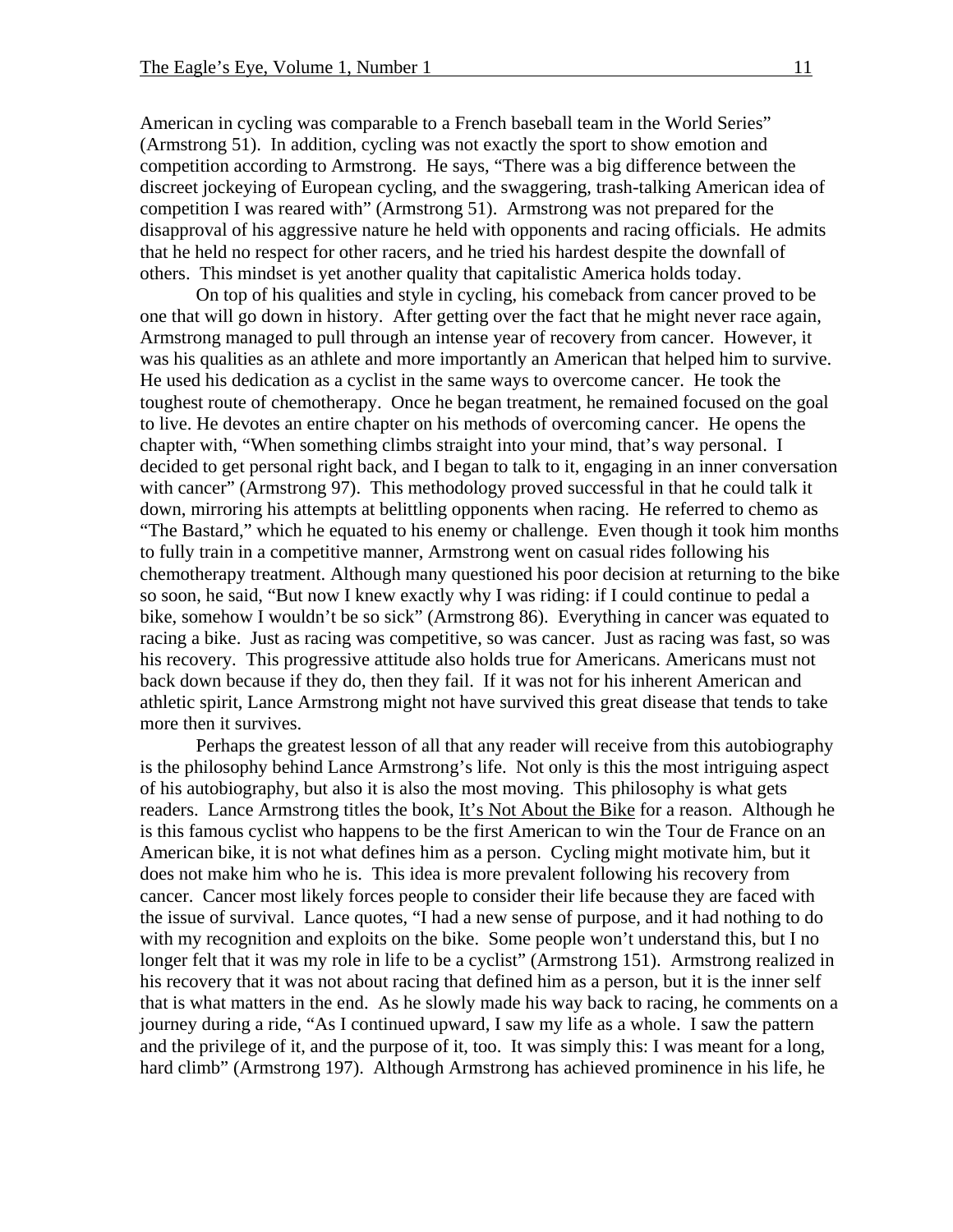succeeded with a cost. This idea seems to shine with many Americans. Although we have succeeded as a nation, we have done so with the criticism of others and the recent cost of our nation being threatened by terrorist acts.

Even more than this philosophy, Lance Armstrong realizes the importance in setbacks. He claims he would rather have won his fight with cancer than the Tour de France for the immense impact it had on his life. He claims that when in a difficult position, one must be brave and take responsibility, or one will fail. It is courage that defines a winner in his mind (Armstrong 258-265). Likewise, courage is what defines our nation. America has stood against odds in the past, and continues to do so in the present. But, we seem to never go into a situation without confidence. Furthermore, as Armstrong began to convert his new philosophy to racing, he figured that it was not just about sheer determination and dedication, but love for what you do and respect for the chance to do it. He claims, "But with each race, I feel that I further define my capacity for living. That's why I ride, and why I try to ride hard, even I don't have to (Armstrong 270). This philosophy holds true for any American. If we must try, why not give it our all and get as much as we can out of it? That is why we succeed so much.

Although I have argued my case on why this autobiography exemplifies the American spirit in five short pages, I wish I could go on. Each page within this book is filled with inspiration for any American. Every motivating and even humbling response from Lance Armstrong defines what it means to be an American, and even more importantly, an American athlete. He illustrates the American individual through his style as an athlete, his comeback from cancer, and his philosophy of life in many ways. Furthermore, it is this book that truly leads me to believe that cycling is the all-American sport. And, it is Lance Armstrong who made that shift take place. He quotes amazing athletic defeats as a cyclist. Moreover, through his remarkable recovery from cancer and his personal success as an athlete, he defines what it means to truly work from the bottom up. This is most likely one of the greatest feats Americans can claim due to their historical survival as a nation among a more powerful world in the beginning. I recommend this inspirational story of an American man's struggle to find what it truly means to be an American to anyone who seeks more about life. After all, it's not about the bike.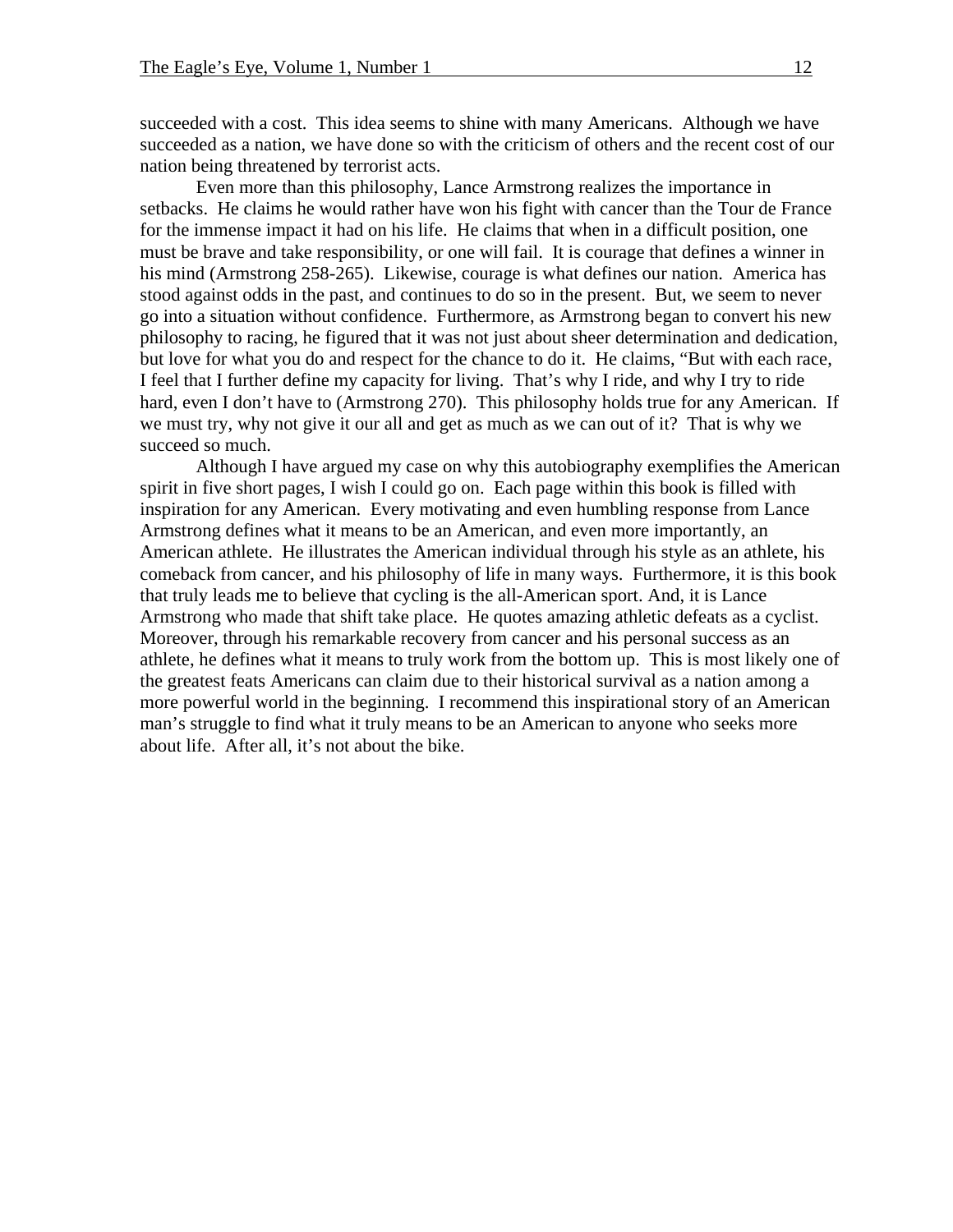# **III**

# Alfred Thayer Mahan: Strategy and Colonies Michael P. Gallen

Alfred Thayer Mahan's theories of naval strategy were a major cause of imperialism. Mahan claimed that the possession of strategically placed colonies was vital to a strong navy. These colonies could serve as coaling stations for steamships and provide vital positions for controlling major trading routes and interdicting enemy commerce. His theories influenced major American politicians, particularly Theodore Roosevelt, and ultimately would cause America to embark on an imperialistic policy during the Spanish-American War. Mahan had identified several Spanish colonies, Cuba, Puerto Rico, and the Philippines, as important strategic outposts, making them targets for American conquest. Furthermore, the war was conducted according to his theories, with the navy playing a vital role in defeating the Spanish. Thus, Alfred Thayer Mahan's theories were a major cause of American imperialism during the Spanish-American War.

Alfred Thayer Mahan was not a likely exponent of imperialism. For much of his naval career, he opposed imperialism. In 1885, he wrote to a friend, "The very suspicion of an imperial policy is hateful; the mixing [of] our politics with those of the Latin [American] republics especially.["1](#page-12-0) Mahan had developed distaste for imperialism after witnessing the bloody aftermath of an American diplomatic intervention in a Chilean-Peruvian war. He considered the pursuit of an imperialistic policy a certain recipe for disaster: "I have no mind to see the country travel towards...catastrophe via colonies or the Monroe Doctrine."<sup>[2](#page-12-1)</sup>

However, over time he modified his views on imperialism in light of the needs of a strong navy. Mahan felt that the post-Civil War American Navy was dangerously weak: "We have not six ships that would be kept at sea in war by any maritime power."<sup>[3](#page-12-2)</sup> Many of the Navy's ships were obsolete and would not fare well in a battle with a modern navy. The government felt that because the heavy failure rate in developing new ships and the rapid rate of technological progress quickly rendered ships obsolete, it would be useless to spend money on new models of ships. Furthermore, America had no current enemies that would make a naval buildup necessary.<sup>[4](#page-12-3)</sup> Mahan disagreed with this and published a book, *The Influence of Sea Power upon History: 1660 to 1783*, which outlined his beliefs on naval strategy.

Mahan believed that America needed a strong, modern navy to be a world power. He thought naval power could be the pivotal element in determining the victor of a conflict. For

1

<span id="page-12-0"></span><sup>&</sup>lt;sup>1</sup> Quoted in Raymond G. O'Connor, "The Imperialism of Sea Power," *Reviews in American History* 4, no. 3 (September 1976): 411.

<span id="page-12-1"></span><sup>&</sup>lt;sup>2</sup> Warren Zimmermann, *First Great Triumph: How Five Americans Made Their Country a World Power* (New York: Farrar, Straus, and Giroux, 2002), 86-87.

<span id="page-12-2"></span><sup>3</sup> Quoted in *Ibid,* p. 87.

<span id="page-12-3"></span><sup>4</sup> Benjamin L. Apt, "Mahan's Forebears: The Debate over Maritime Strategy, 1868-1883," *Naval War College Review* 50, no. 3 (Summer 1997): 3.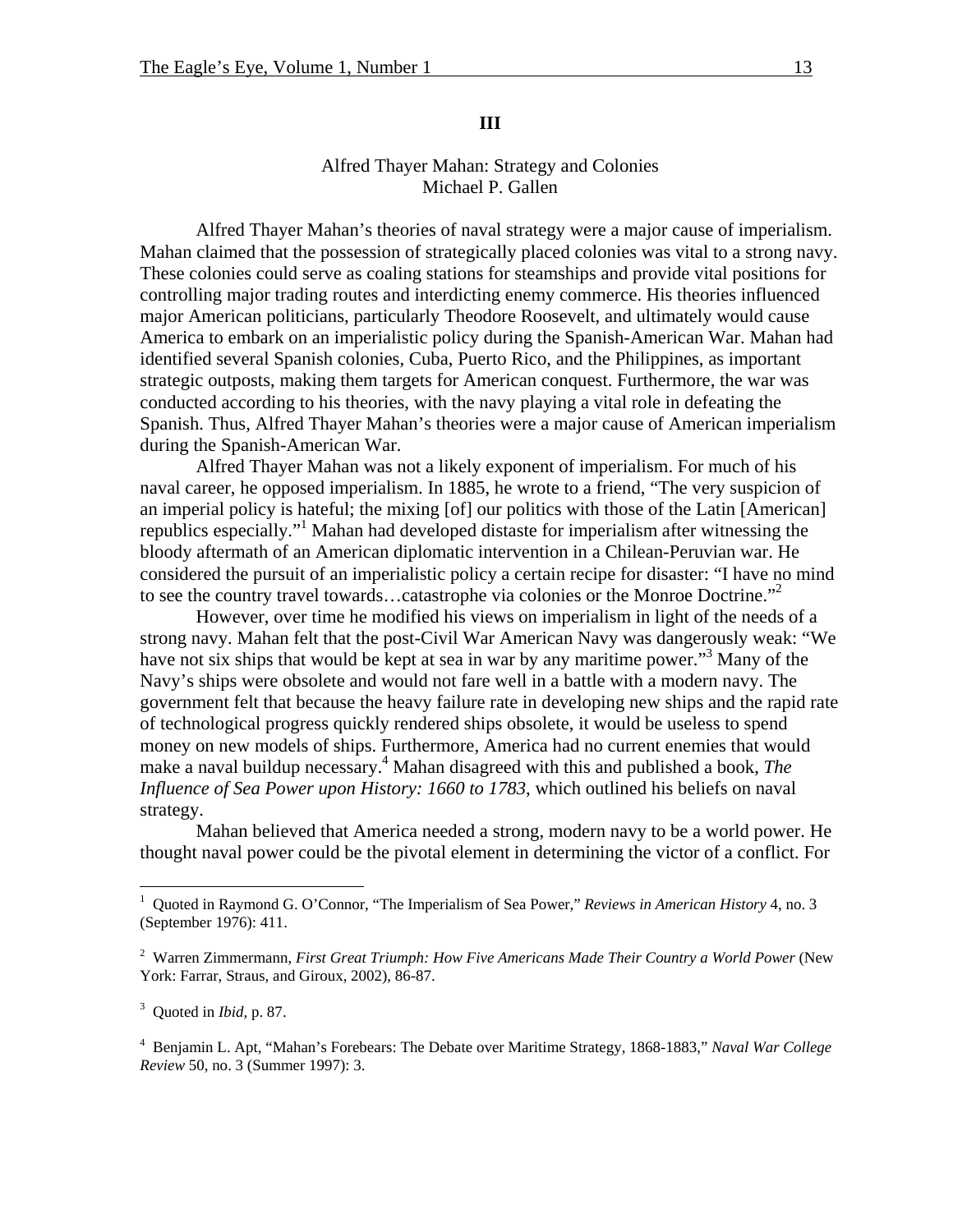instance, according to Mahan, control of the sea was critical to the Roman defeat of Hannibal's invasion of Italy.<sup>5</sup> In his view, "History showed that the chief business of a navy at war is to destroy or at least lock up the enemy's fleet." [6](#page-13-1) This would ensure control of the sea and weaken the enemy. To do this in the late  $19<sup>th</sup>$  century, a nation needed steam-driven battleships, the most powerful naval weapon at that time.<sup>[7](#page-13-2)</sup>

However, a modern navy required a support system when it ventured far from its nation's borders. As Mahan noted, "Colonies attached to the mother-country afford…the surest means of supporting abroad the sea power of a country."<sup>[8](#page-13-3)</sup> These colonies would provide a base of operations and a source of shelter for the fleet. Ships at war could visit the colony to replenish their supplies, including coal. As he noted, "The necessity of renewing coal makes the cruiser of the present day even more dependent than of old on his port."<sup>[9](#page-13-4)</sup> According to Mahan, this had been the practice of all seamen, civilian and military, since the beginning of sea travel:

[The merchant seaman] intuitively sought at the far end of his trade route one or more stations, to be given to him by force or favor, where he could fix himself or his agents in reasonable security, where his ships could lie in safety…Such establishments naturally multiplied and grew until they became colonies.<sup>10</sup>

Mahan also noted that colonies would be valuable for commerce raiding, one of the United States' preferred forms of warfare. In order to attack the commerce of the enemy, a nation required "Ports very near the great centres of trade abroad."[11](#page-13-6) Because the United States was not positioned near any of the great hubs of commerce, it would have to rely on either the ports of allies or on ports within her own colonies. It was especially important for commerce–raiding ships to have ports where they could seek shelter- because they were small and consequently had difficulty defending themselves.<sup>12</sup> Thus, Mahan considered colonies to be an important part of a nation's military infrastructure, both for the general fleet and for commerce raiding.

Finally, Mahan believed that colonies would be essential to the protection of America's commerce. Nations must establish "Naval stations, in those distant parts of the world to which the armed shipping must follow the peaceful vessels of commerce.<sup> $13$ </sup> If a

<span id="page-13-2"></span>7 *Ibid.*

1

<span id="page-13-3"></span>8 Mahan, *Influence*, p. 83.

<span id="page-13-4"></span>9 *Ibid,* p. 31.

<span id="page-13-5"></span>10 *Ibid,* p. 27.

<span id="page-13-6"></span>11 *Ibid,* p. 31.

<span id="page-13-7"></span>12 *Ibid.*

<span id="page-13-8"></span>13 *Ibid,* p. 82.

<span id="page-13-0"></span><sup>5</sup> Alfred Thayer Mahan, *The Influence of Sea Power Upon History: 1660-1783* (Boston: Little, Brown, and Company, 1949), iv-v.

<span id="page-13-1"></span><sup>6</sup> Frank Uhlig, Jr. "The Great White Fleet," *American Heritage* 15, no. 2 (1964): 32.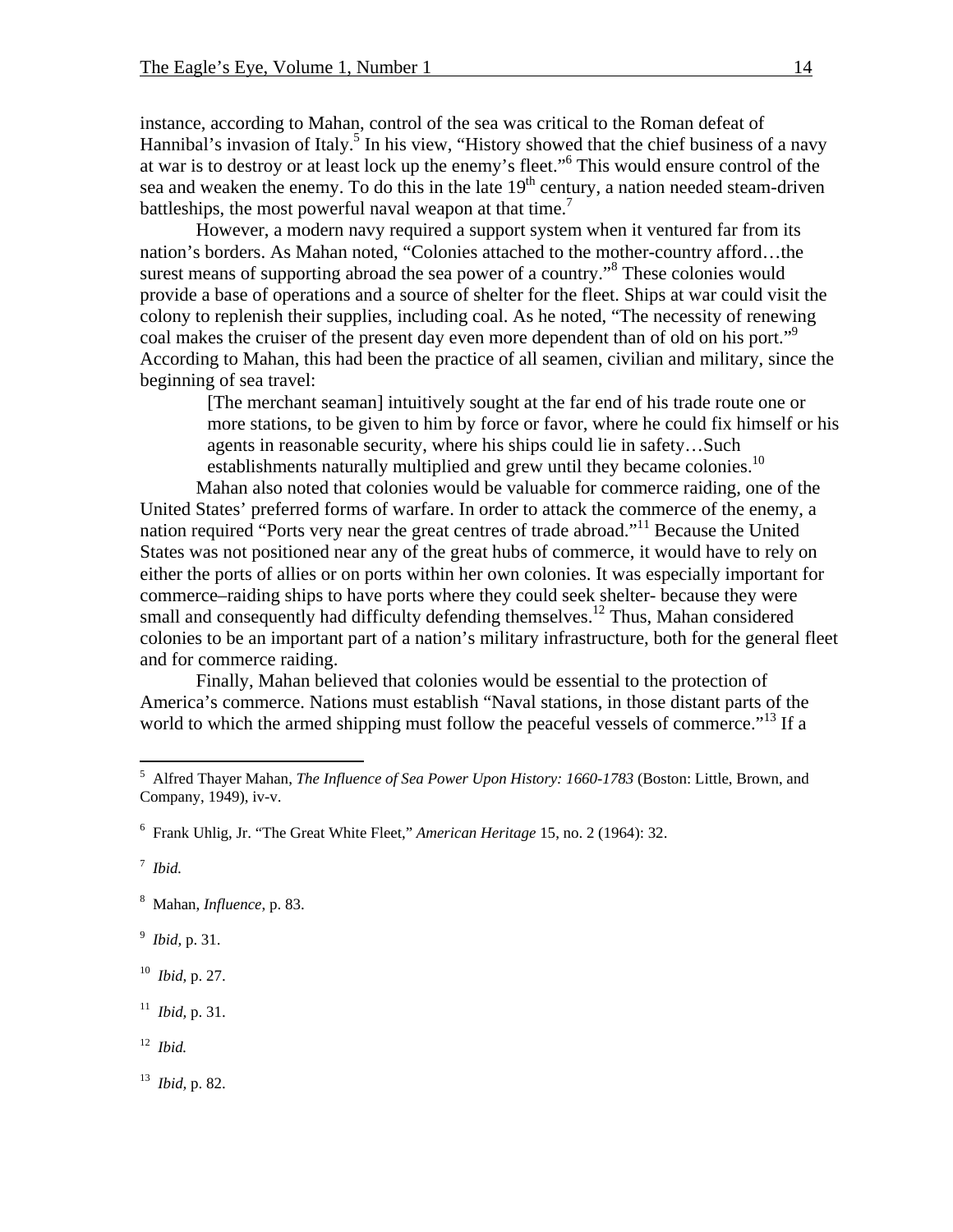nation's trading ships were not accompanied by adequately supported naval forces, they would be subject to the depredations of commerce raiding during a war. For these stations to be safe from attack, they needed the protection and support of a surrounding colony, just as British naval stations were supported by her colonies.<sup>14</sup> In Mahan's opinion, the establishment of colonies by the American government would protect American commerce, while enabling steam-driven battleships to travel long distances and raid enemy trading ships.

Some researchers doubt whether Mahan's theories had much effect on government policy. For example, James A. Field has questioned the impact of Mahan's ideas on the real world:

Captain Mahan no doubt deserves some credit for the increased popularity of navies and the arguments for battleships, but his principal effort to influence policy misfired badly: thought his life remained convinced that his annexationist article on Hawaii had brought about his transfer by the Cleveland administration from writing and lecturing at the Naval War College to a greatly undesired tour of sea duty.<sup>[15](#page-14-1)</sup>

Field believes that Mahan's theories were not important to the determination of government policy regarding imperialism. Furthermore, he claims that "no clear 'imperialistic' plan emerges" when one reads his writing.<sup>16</sup> Mahan's theories were devoted to defending the western hemisphere from European intrusion, and were not concerned with developing an overseas empire. Field concludes that a "collective re-reading" of many of Mahan's writings may be necessary. $17$ 

Despite Field's claims, there is evidence that Mahan actually had significant impact on the development of American imperialism. First, his writings influenced the strategic visions of some government officials, especially Theodore Roosevelt. Mahan and Roosevelt first met in 1888, when Roosevelt gave a lecture on the War of 1812 at the Naval War College, where Mahan was teaching.<sup>18</sup> Mahan's theories impressed Roosevelt, as is evident from a review of *The Influence of Sea Power upon History* that he wrote for the *Atlantic Monthly.* Roosevelt praised the book, commenting that "His book is as interesting as it is valuable; and in writing it he has done a real service.["19](#page-14-5) When Roosevelt became Under-Secretary of the Navy, he would become an advocate of imperialism as envisioned by Mahan.

 $\overline{a}$ 

<span id="page-14-2"></span>16 *Ibid,* p. 248.

<span id="page-14-3"></span>17 *Ibid,* p. 247.

<span id="page-14-5"></span>19 Theodore Roosevelt, "A Review of *The Influence of Sea Power upon History: 1660-1783*," *Atlantic Monthly* 66, no. 396 (October 1890), 567.

<span id="page-14-0"></span><sup>14</sup> *Ibid.*

<span id="page-14-1"></span><sup>15</sup> James A. Field, "American Imperialism: The Worst Chapter in Almost Any Book," *American Historical Review* 83, no. 3 (June 1978): 649.

<span id="page-14-4"></span><sup>18</sup> Richard W. Turk, *The Ambiguous Relationship: Theodore Roosevelt and Alfred Thayer Mahan*, Contributions in Military Studies, no. 63 (New York: Greenwood Press, 1987), 15.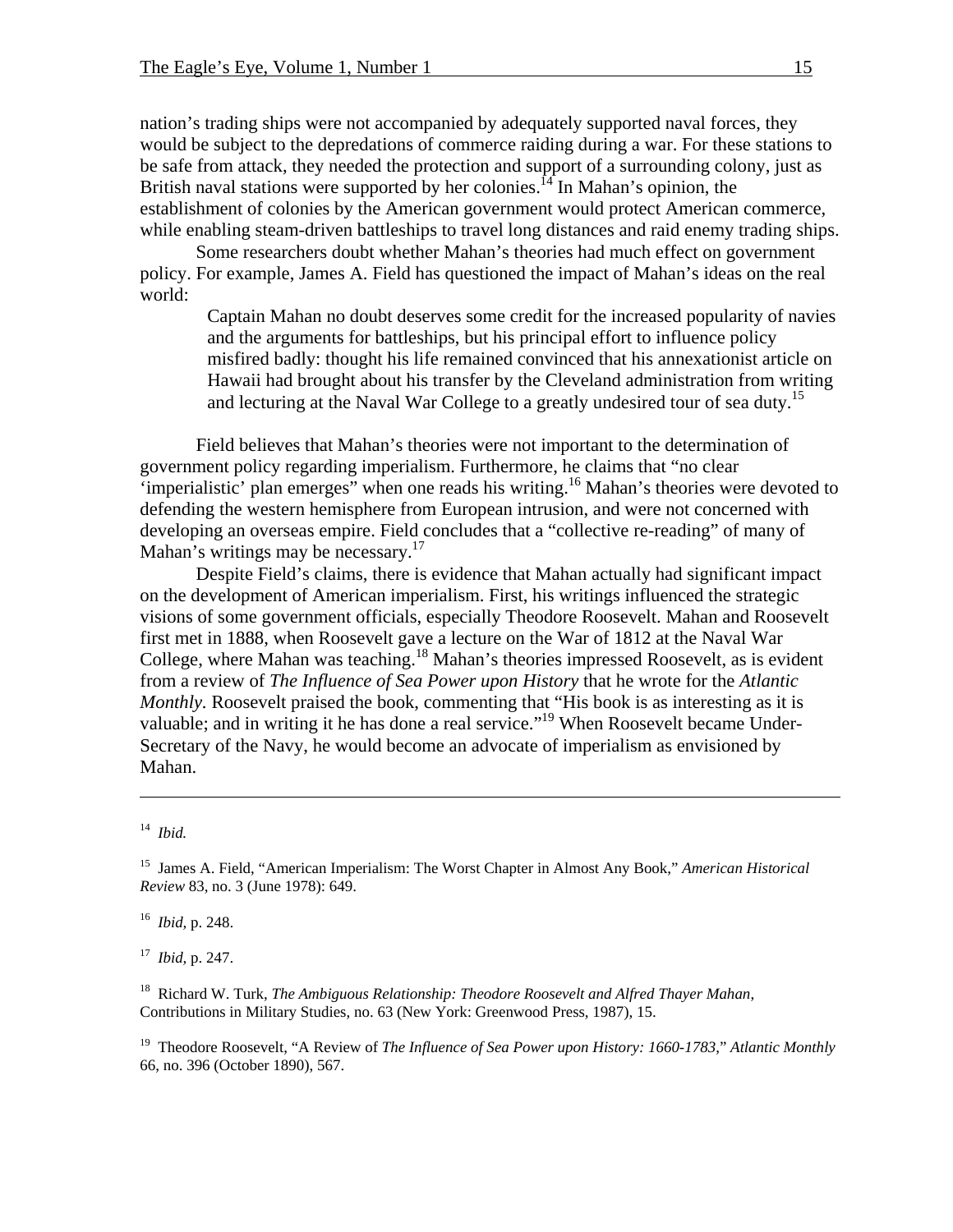The influence of Mahanian theory upon government officials such as Roosevelt became evident during the Spanish-American War of 1898. This war was fought to obtain strategically-placed colonies which Mahan had deemed valuable. Mahan had been stressing for years the importance of two of the colonies obtained during the war. He considered the island of Cuba to be the most important target for American conquest. As he noted in an article in *Harper's New Monthly Magazine:*

Between the [peninsulas of Florida and Yucatan] the island of Cuba interposes for a distance of two hundred miles, leaving on one side a passage of nearly a hundred miles wide-the Strait of Florida-into the Atlantic, while on the other, the Yucatan Channel, somewhat broader, leads into the Caribbean Sea.<sup>20</sup>

Because of its geographic position, Cuba controlled several major sea routes within the Caribbean, making it a valuable base for naval operations.<sup>21</sup> The large size of Cuba made it virtually self-sufficient, so that it could provide supplies for any naval ships that docked there. Its size would also render it less vulnerable to a naval blockade, because there were "many directions from which approach can be made" to its ports.<sup>22</sup> Furthermore, Mahan warned that if the navy of a hostile country were to be based in Cuba, the American military's ability to maneuver would be greatly hampered: "It is indisputable that a superior navy, resting on Santiago de Cuba…could very seriously incommode all access of the United States to the Caribbean mainland, and especially to the isthmus."<sup>23</sup> To Mahan, control of Cuba was a strategic necessity for the United States.

Mahan also considered Puerto Rico to be a potential strategic outpost for the United States. Puerto Rico's position in the Caribbean made it, along with Cuba, a potential barrier to any hostile fleet. As Mahan noted:

The phenomenon of the long narrow peninsula of Florida, with its strait, is reproduced successively in Cuba, Haiti, and Puerto Rico, with the passages dividing them. The whole together forms one long barrier, the strategic significance of which cannot be overlooked in its effect upon the Caribbean, while the Gulf of Mexico is assigned to absolute seclusion by it, if the passages are in hostile control.<sup>24</sup>

Mahan claimed it would be impossible for the United States to defend Cuba if Puerto Rico was held by a hostile power. Puerto Rico was only five hundred miles east of Cuba, and the strait between the two islands could be quickly crossed by naval steamships. Thus, he concluded that Puerto Rico had to be annexed. $25$ 

 $\overline{a}$ 

<span id="page-15-0"></span><sup>20</sup> Alfred Thayer Mahan, "The Strategic Features of the Gulf of Mexico and the Caribbean Sea," *Harper's New Monthly Magazine* XCV, no. DLXIX (October 1897), 682.

<span id="page-15-1"></span><sup>21</sup> *Ibid,* pp. 690-691.

<span id="page-15-2"></span><sup>22</sup> *Ibid,* p. 685.

<span id="page-15-3"></span><sup>23</sup> *Ibid,* p. 689.

<span id="page-15-4"></span><sup>24</sup> *Ibid.*

<span id="page-15-5"></span><sup>25</sup> Zimmermann, *Triumph,* pp. 294-295.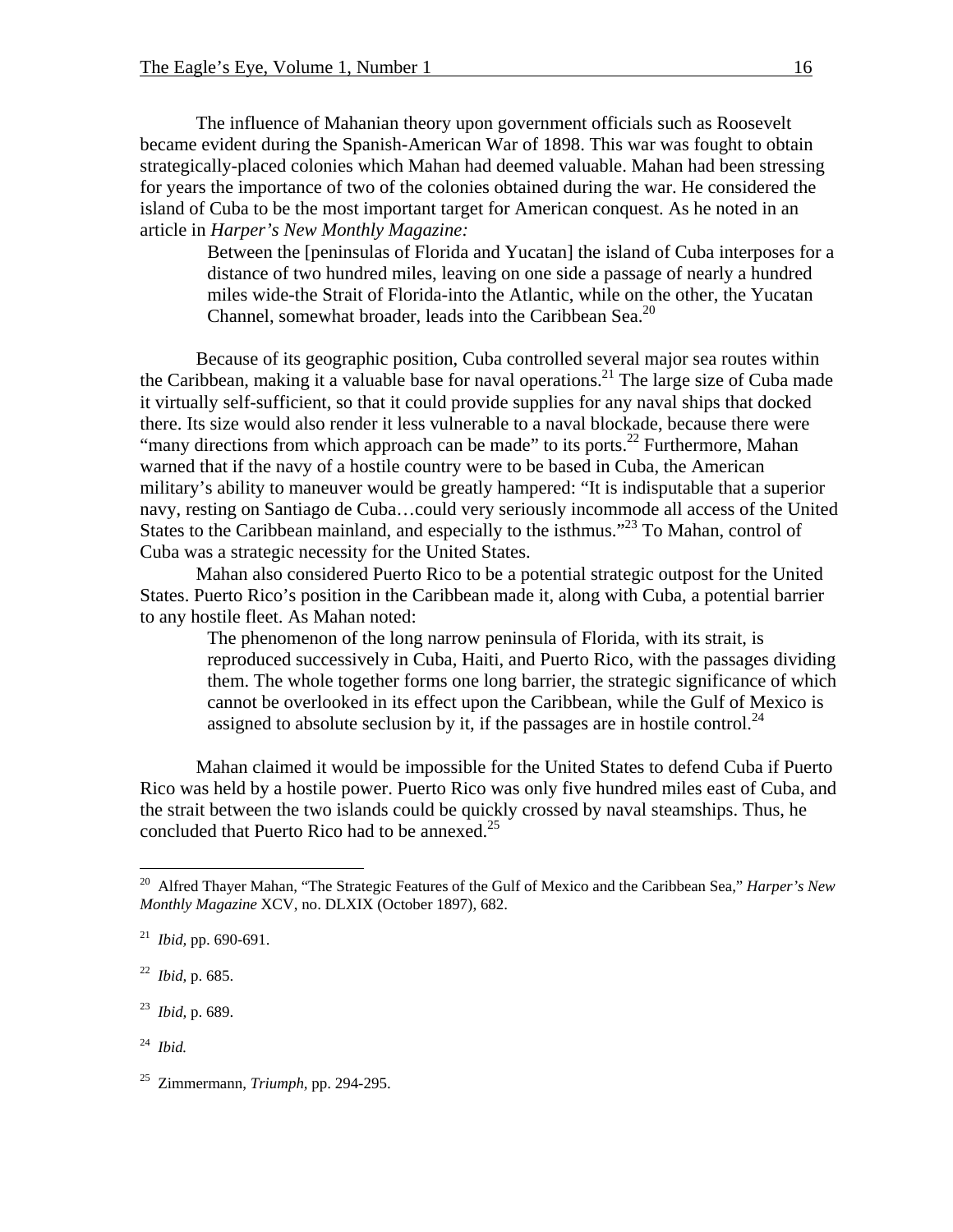Mahan believed it was important to gain control of Cuba and Puerto Rico as quickly as possible. This was because there were plans at that time to build a canal across the Panamanian Isthmus. This canal would make the Caribbean a gate between the Atlantic and Pacific Oceans. Mahan warned that this would make the Caribbean region a target of European imperialists: "To protect and develop its own [commercial and political interests], each nation will seek points of support and means of influence in a region where the United States has always been sensitive to the intrusion of European powers.<sup> $26$ </sup> To prevent a hostile power from dominating the Caribbean and cutting off America's access to the Canal, the United States had to establish strategic bases within the region. Roosevelt agreed that the United States needed to seize the Spanish colonies in order to assure its own military dominance in the region. As he wrote to Mahan on May 3, 1897, "Until we definitely turn Spain out of those islands (and if I had my way that would be done tomorrow), we will always be menaced by trouble out there." $^{27}$  However, under the reluctant imperialist President McKinley, they needed an excuse to intervene in the Caribbean. Their excuse was not long in coming.

Through the revolution in Cuba and the explosion that sunk the *Maine*, the United States was drawn into a war with Spain. Mahan played an active role in directing the war effort. He was called back from a vacation in Europe when war was declared, and served on the Naval War Board for the duration of the conflict. Even before he returned to America, he sent the government a telegram outlining the strategy that American forces used to defeat the Spanish in Cuba. He advocated trapping Spanish ships in their harbors, blockading them so that they could not leave.<sup>28</sup> Following this stratagem, an American fleet consisting of four battleships and two cruisers under Admiral William T. Sampson blockaded the fleet of Spanish Admiral Pascual Cervera in Santiago Bay. When Cervera and his fleet tried to escape from the bay on July 3, 1898, the American fleet, commanded by Commodore Winfield Scott Schley, destroyed the Spanish ships. The destruction of the Spanish fleet using Mahan's strategy left Cuba and Puerto Rico almost defenseless, ensuring an American victory.<sup>29</sup>

American victory in the Philippines was also based on Mahanian doctrine. In 1894, under the leadership of Captain Mahan, the Naval War College had instituted a program to develop plans for future wars that might confront the United States. One plan regarding conflict with Spain suggested taking the Philippines in order to pressure Spain into surrendering Cuba. Acting on this plan, Under-Secretary Roosevelt ordered Commodore George Dewey to engage Spanish forces in the islands. On May 1, 1898, Commodore Dewey's fleet sailed into Manila Bay and annihilated the Spanish ships, which were smaller

 $\overline{a}$ 

<span id="page-16-0"></span><sup>26</sup> Alfred Thayer Mahan, "The United States Looking Outward," *Atlantic Monthly* 66, no. 398 (December 1890), 822.

<span id="page-16-1"></span><sup>27</sup> Turk, *Relationship*, p. 116.

<span id="page-16-2"></span><sup>28</sup> Captain W. D. Puleston, U.S.N. *Mahan: The Life and Work of Captain Alfred Thayer Mahan, U.S.N.* (New Haven: Yale University Press, 1939), 187.

<span id="page-16-3"></span><sup>29</sup> Zimmermann, *Triumph*, pp. 281-282.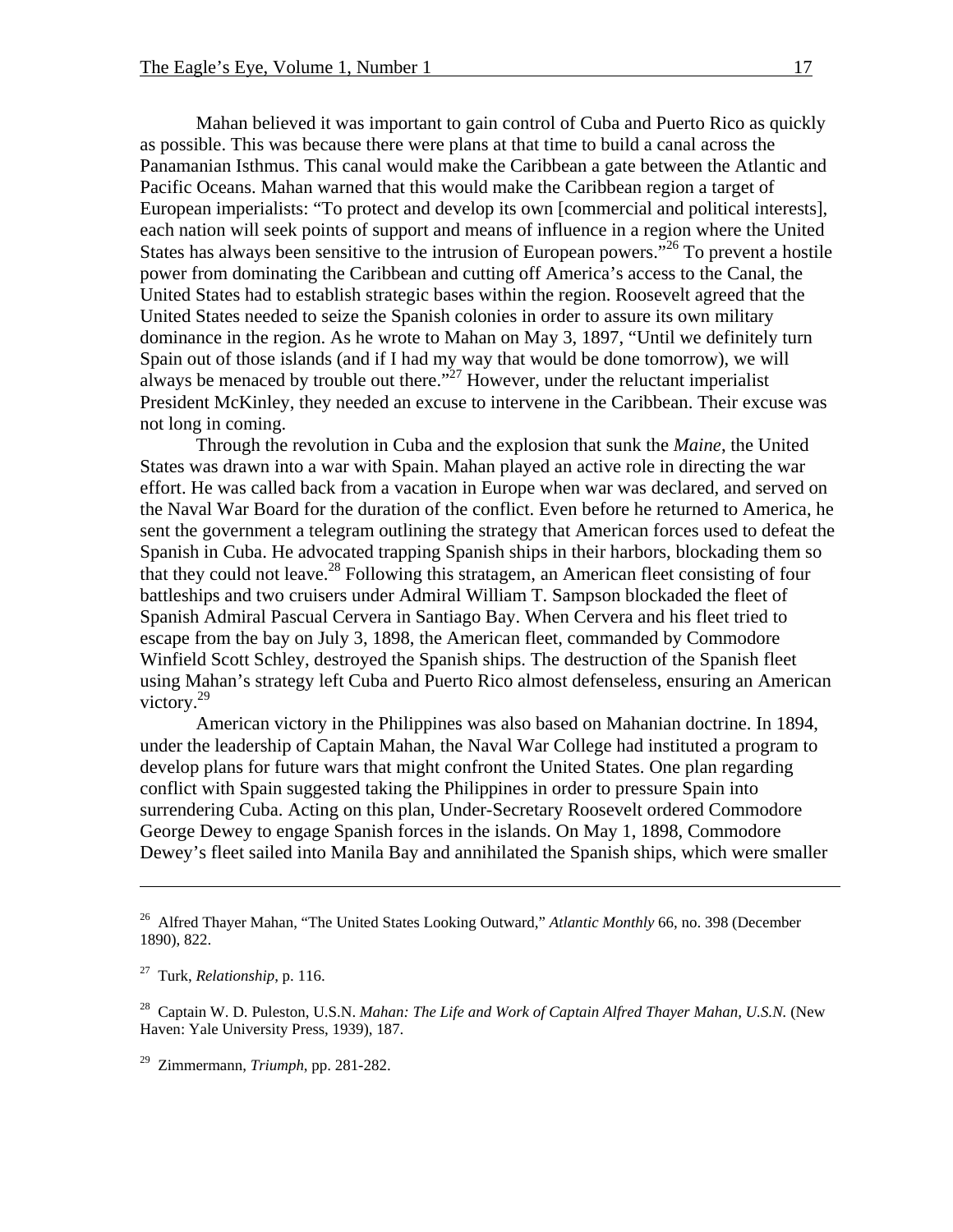and older than the American ships. The defeat of the Spanish fleet illustrated Mahan's assertion that a modern fleet could dominate the sea. Furthermore, it was orchestrated by a plan, which had been designed under Mahan's guidance.<sup>30</sup>

After the war, Mahan played an active role in the peace talks which resulted in the American acquisition of Cuba, Puerto Rico, and the Philippines as colonies. Mahan attended three meetings at the White House at which the United States' demands were discussed. Along with Roosevelt, Mahan urged that the government demand control of Cuba and Puerto Rico. The government could not allow these strategic outposts to escape its grasp. Ultimately, the McKinley administration asked that Spain relinquish Cuba and allow the United States to annex Puerto Rico. When the Spanish balked at surrendering Puerto Rico, Mahan advised Secretary of State John Hay to threaten to resume the war. Intimidated, the Spanish allowed the United States to annex Puerto Rico and occupy Cuba. Mahan's theories and advice clearly played a critical role in the government's decision to take the Caribbean colonies. $31$ 

Mahan was less enthusiastic about annexing the Philippines. As he wrote to Senator Henry Cabot Lodge, "I myself, though rather an expansionist, have not fully adjusted myself to the idea of taking them, from our own standpoint of advantage."<sup>32</sup> Mahan felt that it was only strategically necessary to take Manila Bay, which could be used as a coaling station, and one of the smaller Philippine islands. However, others, such as Roosevelt, believed that it was necessary to take the entire Philippines. In their opinion, Manila Bay could not be defended unless all of the Philippines were under American control. Their concern that a base at Manila Bay might be threatened was partially based on Mahan's fear that there would be an "Emergence of an Asia armed with industrial weaponry that would challenge Western Civilization for world domination."[33](#page-17-3) They especially feared the rising power of Japan, and wanted to be certain that the American military would be strategically placed to cope with any threat the Japanese might pose. Thus, even the decision to go beyond Mahan's wishes was based on his strategic theories, which stated that the navy needed outposts throughout the world so that its ships could reach any threat.<sup>[34](#page-17-4)</sup>

In conclusion, Alfred Thayer Mahan's theories of naval strategy were a major cause of American imperialism in the Spanish-American War. These theories outlined the need for colonies in order to have a strong, modern navy, and influenced the thinking of politicians such as Theodore Roosevelt. Mahan's ideas affected the conduct of the war itself, putting the navy at the forefront of the action. Finally, colonies were chosen based on their strategic value against potential enemies. Mahan and his ideas were an undisputable factor in the rise of American imperialism during the late  $19<sup>th</sup>$  century.

1

<span id="page-17-0"></span><sup>30</sup> Uhlig, "White Fleet," *American Heritage*, p. 34 and Zimmermann, *Triumph,* pp. 268-270.

<span id="page-17-1"></span><sup>31</sup> Puleston, *Mahan,* p. 198, Turk, *Relationship,* p. 35, and Zimmermann, *Triumph,* p. 314.

<span id="page-17-2"></span><sup>32</sup> Quoted in Turk, *Relationship,* p. 36.

<span id="page-17-3"></span><sup>33</sup> Jon Sumida, "Alfred Thayer Mahan, Geopolitician," *Journal of Strategic Studies* 22, nos. 2-3 (1999), p. 55.

<span id="page-17-4"></span><sup>34</sup> *Ibid* and Turk, *Relationship,* pp. 36-37.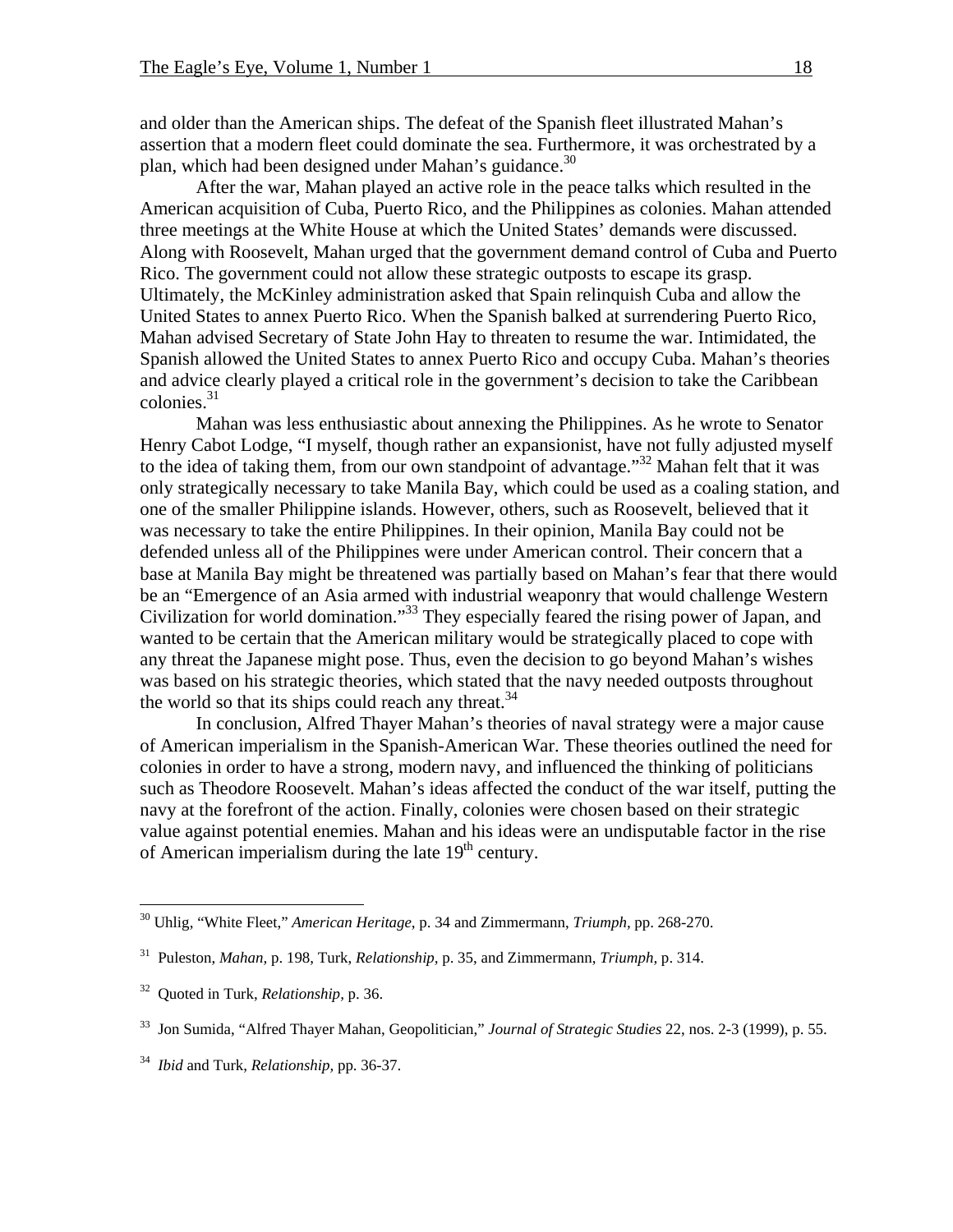#### Works Cited

- Apt, Benjamin L. "Mahan's Forebears: The Debate over Maritime Strategy, 1868-1883," *Naval War College Review*. Vol. 50, No. 3, Summer 1997. pp. 86-112.
- Field, James A., Jr. "American Imperialism: The Worst Chapter in Almost Any Book," *American Historical Review*, Vol. 83, No. 3, June 1978. pp. 644-68.
- Mahan, Alfred Thayer. *The Influence of Sea Power upon History: 1660-1783.* Boston: Little, Brown, and Company, 1949. Twelfth Edition.
- ----. "The Strategic Features of the Gulf of Mexico and the Caribbean Sea," *Harper's New Monthly Magazine*, Vol. XCV, No. DLXIX, October 1897. pp. 680-91.
- ----. "The United States Looking Outward," *Atlantic Monthly*, Vol. 66, No. 398, December 1890. pp. 816-24.
- O'Connor, Raymond G. "The Imperialism of Sea Power," *Reviews in American History*, Vol. 4, No. 3, September 1976. pp. 409-14.
- Puleston, Captain W. D., U. S. N. *Mahan: The Life and Work of Captain Alfred Thayer Mahan, U. S. N.* New Haven: Yale University Press, 1939.
- Roosevelt, Theodore, "A Review of *The Influence of Sea Power upon History*," *Atlantic Monthly*, Vol. 66, No. 396, October 1890. pp. 563-67.
- Sumida, Jon. "Alfred Thayer Mahan, Geopolitician," *Journal of Strategic Studies*, Vol. 22, Nos. 2-3, 1999. pp. 39-62.
- Turk, Richard W. *The Ambiguous Relationship: Theodore Roosevelt and Alfred Thayer Mahan.* Contributions in Military Studies. New York: Greenwood Press, 1988.
- Uhlig, Frank, Jr. "The Great White Fleet," *American Heritage*, Vol. 15, No. 2, 1964. pp. 30- 43, 103-106.
- Zimmermann, Warren. *First Great Triumph: How Five Americans Made Their Country A World Power.* New York: Farrar, Strauss, and Giroux, 2002.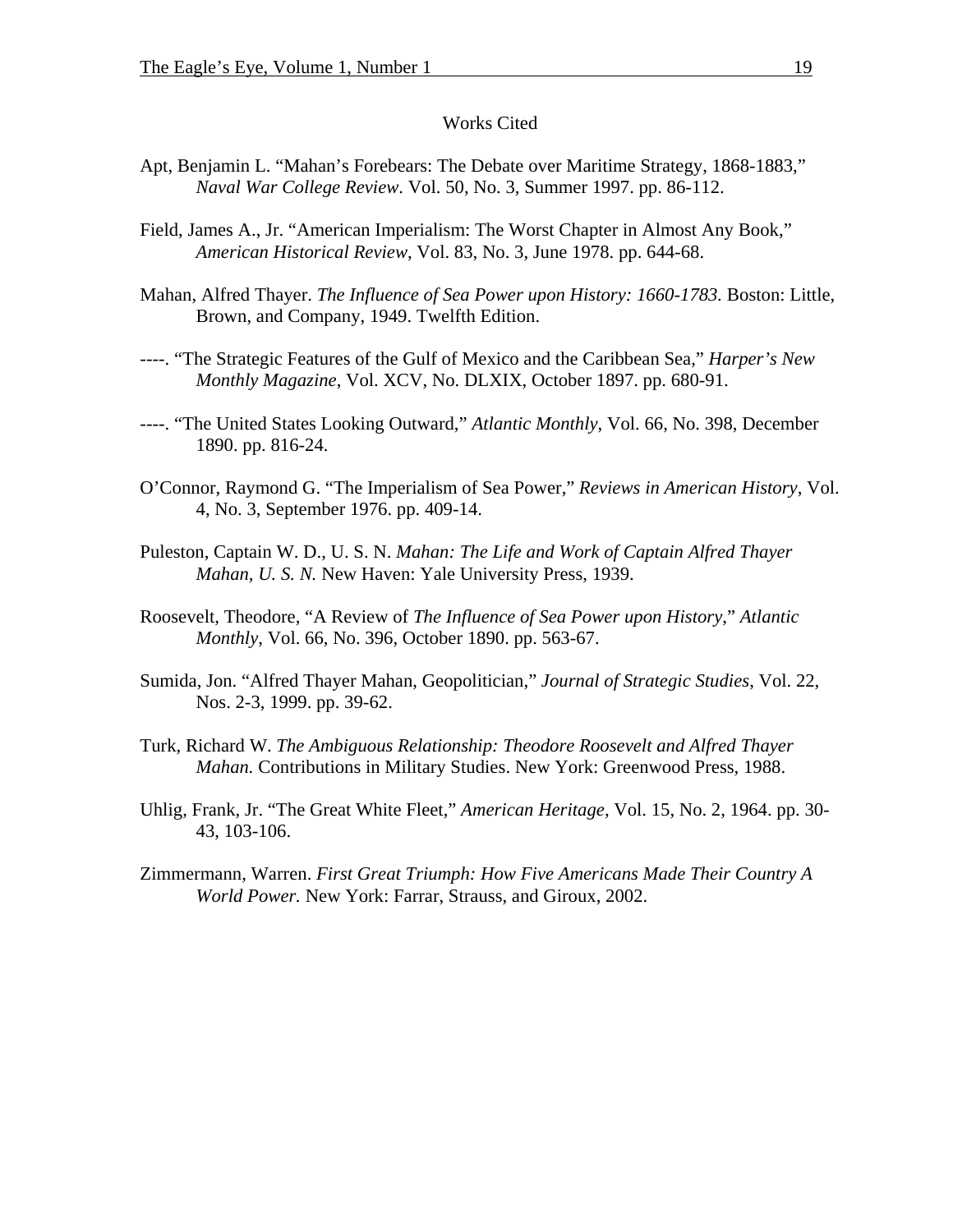#### **IV**

### *Life Magazine*: 1950 Amanda Parks

When Henry R. Luce developed it in November of 1936, *Life Magazine* was a harbinger of magazines that centered on photography. The new magazine was more than just pictures; it filled the readers with emotions and knowledge. *Life's* readers actually could experience a news story millions of miles away through the pictures presented. Though it began as a weekly magazine, readers of today are only graced with its' presence semiannually.

When one looks at a present day issue of *Life Magazine,* he/she will be greeted with everyday events, gruesome pictures of American troops bombing Afghanistan, and a diverse group of men and women ranging from African American to Japanese. The advertisements would be for shampoo, food, sneakers, and milk ads. The year 1950 began the Korean War, a new style of women's fashion, and new cars. To find out more about how these popular topics were portrayed to Americans, I reviewed 3 issues of *Life Magazine* from the year 1950. I chose January 9, January 16 and July 17 because they depicted the American character of 1950 best.

 In 1950, *Life Magazine* was specifically targeted at middle-aged, middle to upper class Caucasian women. In the three issues viewed, not a single member from any other race was shown except to show the Mexicans, like the woman pictured on the cover, and the drama they were facing. There were also many advertisements for diaper rash, baby carriages, and children's songs. These advertisements prove to me that *Life* was a magazine that was for the middle-aged, American mother. Some of the advertisements were strictly for the upper-middle-class; they depicted a prominent looking woman either sprawled out on sheets, smoking a cigarette, or drinking wine or soda.

One particular article in the January  $9<sup>th</sup>$  issue stressed that the newly released children's Christmas song, *Rudolph, the Red-Nosed Reindeer*, had an underlying moral. "The reindeer around Rudolph, so the kids should note, were all too human in their behavior. They discriminated against Rudolph for not being just like every other reindeer in the herd". The idea of being yourself, as Rudolph was, stems from Coney Island, which just proves that American character is being influenced every waking moment, even through songs. Parents of 1950 wanted their children to be indiscriminative and realize that people's differences may prove to be helpful, like Rudolph's nose, otherwise they, the children, "would turn up to be a bunch of stinkers". Parents realized that if their children did not discriminate then the world would become more moral and diverse when they grew up.

The same issue of *Life* had many advertisements for soda; one particular ad catches the readers' eye. "Thirst knows no season," is the phrase printed at the bottom of the article. The Coca-Cola Company has tried to convince its audience that there is always a time where coca cola is needed. In the background you see three women lying on the beach in bikinis, flowers, Indian corn, a horse and buggy in the snow, a farmer's almanac, and a carving into a tree by two people in love. Coca Cola is attempting to appeal as something that is always available and forever thirst quenching. The women are relaxed and happy, like the two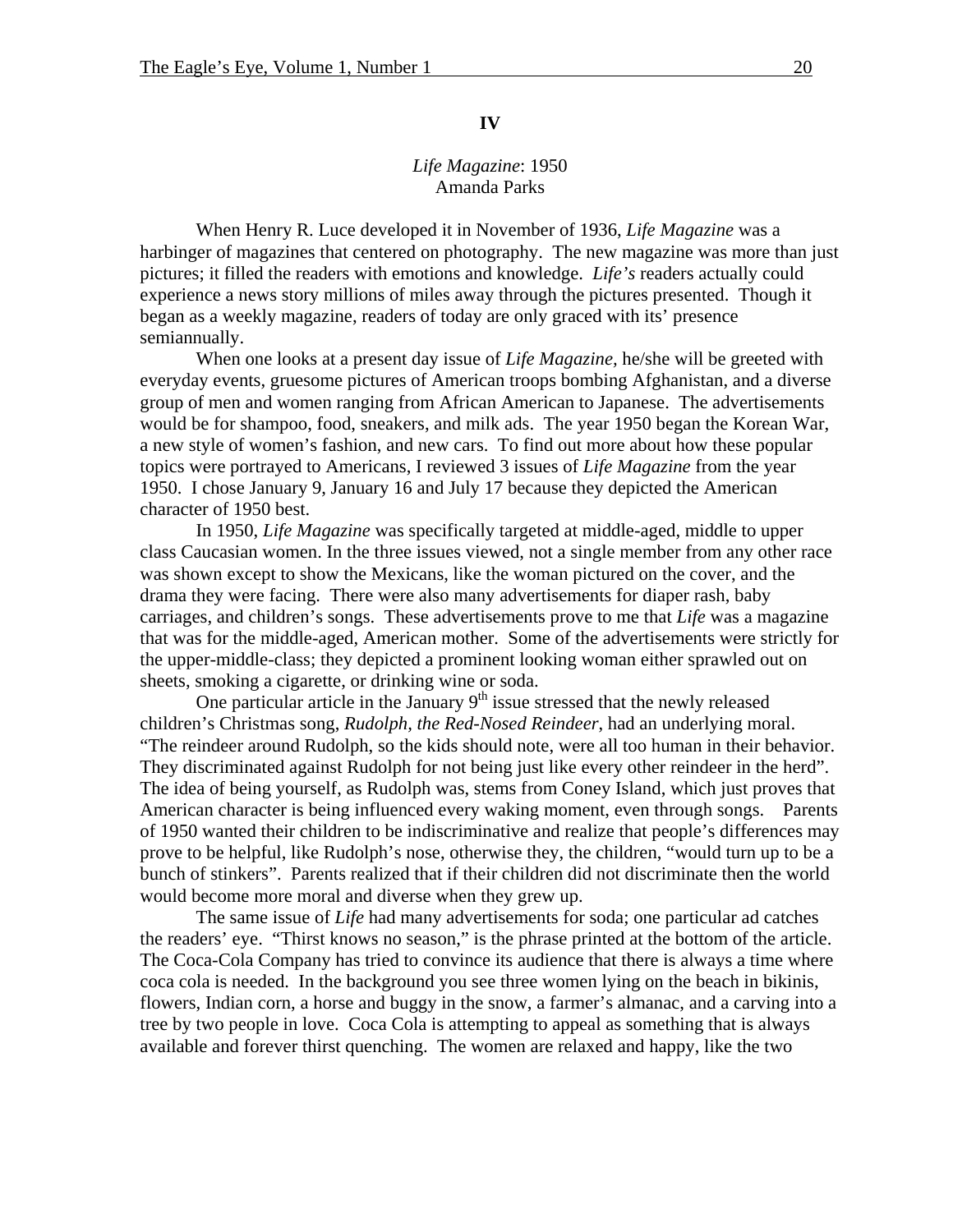lovebirds that carved their names in the tree. Each aspect of the picture appeals to the viewers' taste buds but in a subtle way.

The cover of the January  $16<sup>th</sup>$  issue's cover shows a three-year-old little girl who is ice-skating; she has in her arms a doll and is looking very happy. The little girl's mother has taught her how to ice skate at such an early age and Charles Wilson Peale would be ecstatic to know that his idea that it was the parents' role to educate their children was being played out in *Life Magazine*. Intergenerational responsibility and family values are acted out in the article itself. Pictures of a family doing fun things together, in this case ice-skating, were also prevalent throughout the magazine. The American family of the 1950's included a mother and a father, which is much different from today.

The January  $16<sup>th</sup>$  issue also lets women know what they should ideally look like. "Playtex Presents The 'Figure of the 1950's'", is an advertisement for a girdle. The girdle they are advertising is a 1950's version of the 1915 corset. The ad gives a timeline starting in 1915 with the corset, which gave women a "bulgy" figure, to 1926 and the boyish figure, 1947 saw padded hips, and finally 1950 and the "slim, supple, vital figure because, shorter skirts demand slimmer hips." Playtex promotes that their new girdle will not show any lines and can be worn under the "newest, narrowest fashions." Advertisements like these are what have influenced the American woman to become so self-conscious about her weight and dress size. These worries may commonly lead to anorexia or bulimia in young women of today. Bra advertisements also dominated some of the pages of this *Life Magazine*, showing that "superb uplift and lovable curves" were also an important aspect of the ideal American woman.

Hygiene was also a prominent factor in *Life Magazine* of 1950. There were numerous ads for toothpaste, toothbrushes, deodorant, dandruff shampoo and other cleaning supplies. The prominence of hygiene in America began many years ago with Ben Franklin's thirteen virtues. He stresses cleanliness and ever after we have been one of the most cleanliness-orientated countries. When immigrants to America arrive, Americans are often disgusted by their awful stench but in their home countries hygiene is not encouraged as greatly.

The July  $17<sup>th</sup>$  issue was released just after the Korean War and although it also had many ads on cleanliness, the main focus of the magazine was the troops who were fighting in Korea. Pictured on the cover is an American troop who has just "shot down a Yak," the negative term for a Korean. Throughout the issue there were U.S. Army advertisements welcoming young American men to join the army. They say that joining the army will help in continuing life prosperously because they are educated at the same time they began their career. Pictured in the ads are handsome, young men, talking with their new wives, smiling, and working in actual army vehicles. Today, young men are still being enticed to join the army for many of the same reasons. The army still promises a free college education for enlisting and serving faithfully for a set amount of years.

*Life Magazine* plays a role in paying a tribute to American troops. A four page special on the grief stricken families of young men lost and or fighting in the Korean War lets the viewers in on the sorrow that war can lead to. The article shows true stories about the grief stricken lives that families, girlfriends/wives and unborn children, of the lost men will have to suffer through. Even today Americans care for their families and friends and